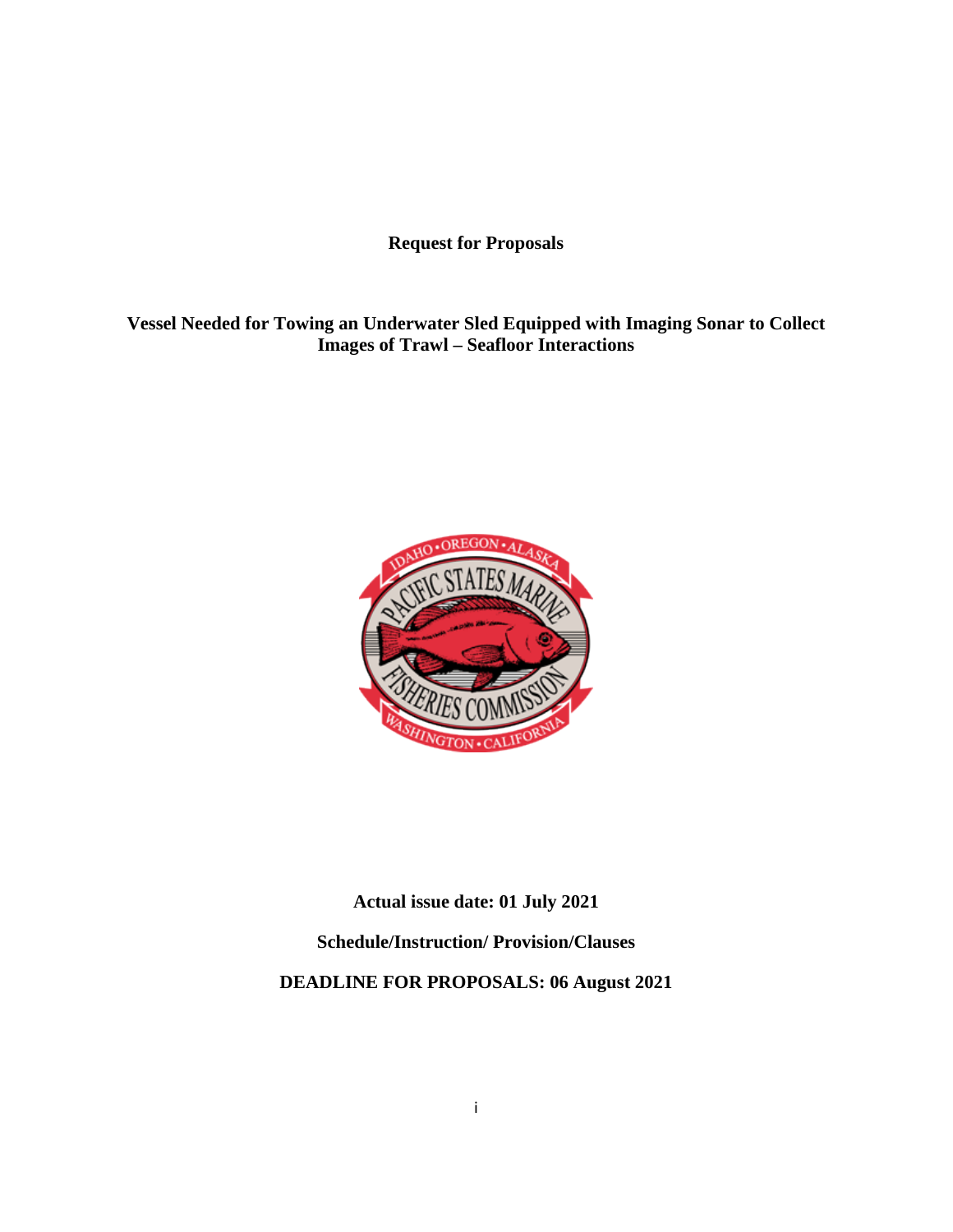# **Table of Contents**

| Section 3: INSTRUCTIONS, CONDITIONS, AND NOTICES TO OFFEROR'S 9       |  |
|-----------------------------------------------------------------------|--|
|                                                                       |  |
|                                                                       |  |
|                                                                       |  |
| 3.4. SUBMISSION, MODIFICATION, REVISION, AND WITHDRAWL OF PROPOSALS 9 |  |
|                                                                       |  |
| 3.6. RESTRICTIONS ON DISCLOSURE AND USE OF INFORMATION  11            |  |
|                                                                       |  |
|                                                                       |  |
|                                                                       |  |
|                                                                       |  |
|                                                                       |  |
| 5.1. BID PROPOSAL WORKSHEET: VESSEL CHARACTERISTICS  17               |  |
|                                                                       |  |
|                                                                       |  |
|                                                                       |  |
|                                                                       |  |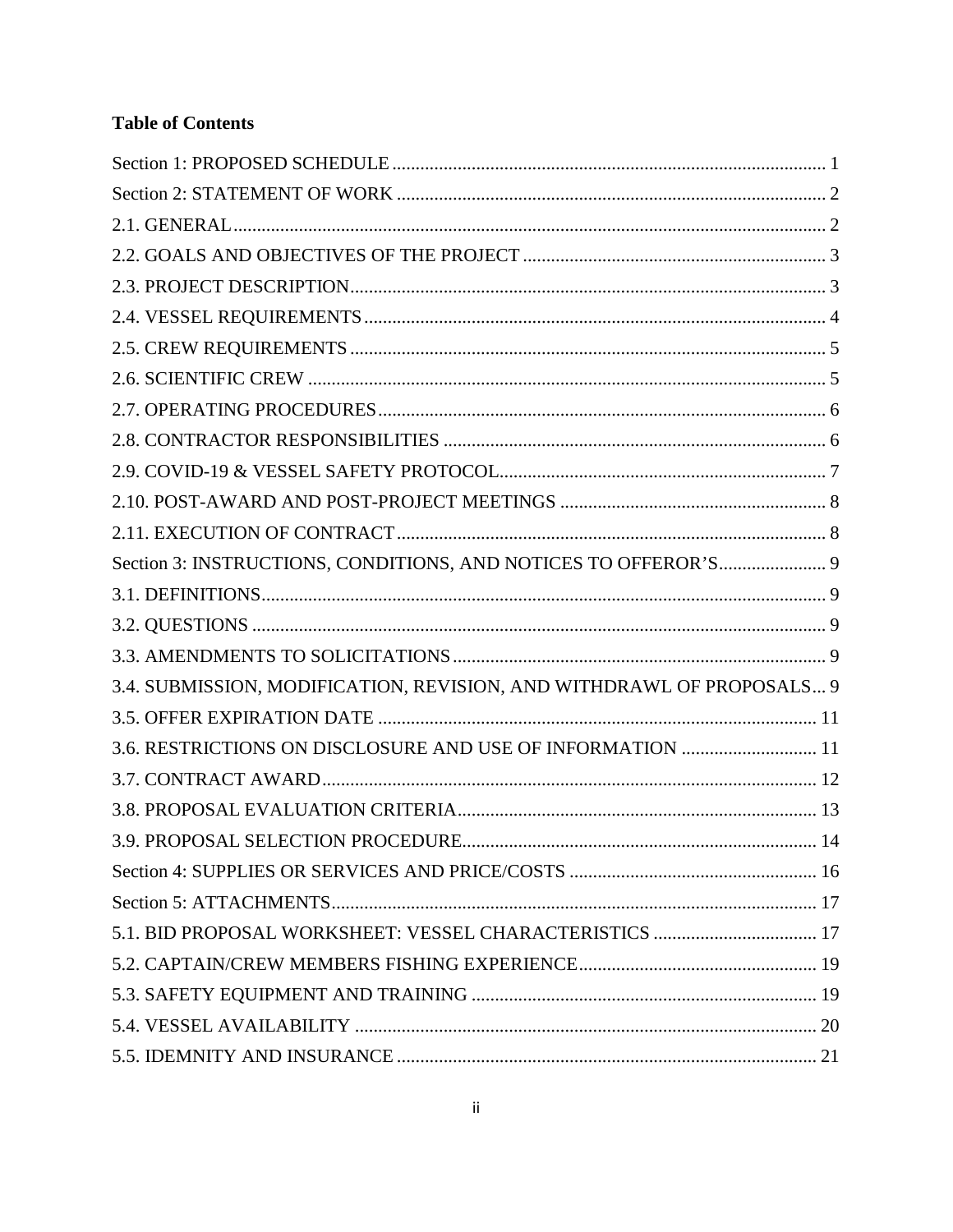# <span id="page-2-0"></span>**Section 1: PROPOSED SCHEDULE**

|                           | Vessel Needed for Towing an Underwater Sled Equipped with Imaging Sonar to Collect<br><b>Images of Trawl - Seafloor Interactions</b> |  |  |
|---------------------------|--------------------------------------------------------------------------------------------------------------------------------------|--|--|
| 01 July 2021              | Requests for Proposals (RFP) distributed                                                                                             |  |  |
| 23 July 2021              | Deadline for written questions on RFP                                                                                                |  |  |
|                           | Any questions should be directed to:                                                                                                 |  |  |
|                           | Mark Lomeli                                                                                                                          |  |  |
|                           | Pacific States Marine Fisheries Commission                                                                                           |  |  |
|                           | Email: mlomeli@psmfc.org                                                                                                             |  |  |
| 27 July 2021              | PSMFC answers to written questions posted on website:                                                                                |  |  |
|                           | http://www.psmfc.org/procurements/blog                                                                                               |  |  |
| 06 August 2021            | Deadline for proposals                                                                                                               |  |  |
|                           | One $(1)$ original to:                                                                                                               |  |  |
|                           | Michael Arredondo                                                                                                                    |  |  |
|                           | Pacific States Marine Fisheries Commission                                                                                           |  |  |
|                           | 205 SE Spokane Street, Suite 100                                                                                                     |  |  |
|                           | Portland, OR 97202                                                                                                                   |  |  |
|                           | Email: marredondo@psmfc.org                                                                                                          |  |  |
|                           | Phone: (503) 595-3100                                                                                                                |  |  |
|                           | Fax: (503) 595-3444                                                                                                                  |  |  |
| 10 August 2021            | <b>Select Contractor</b>                                                                                                             |  |  |
| 01 Sept. to 30 Sept. 2021 | Desired timeline to complete research project                                                                                        |  |  |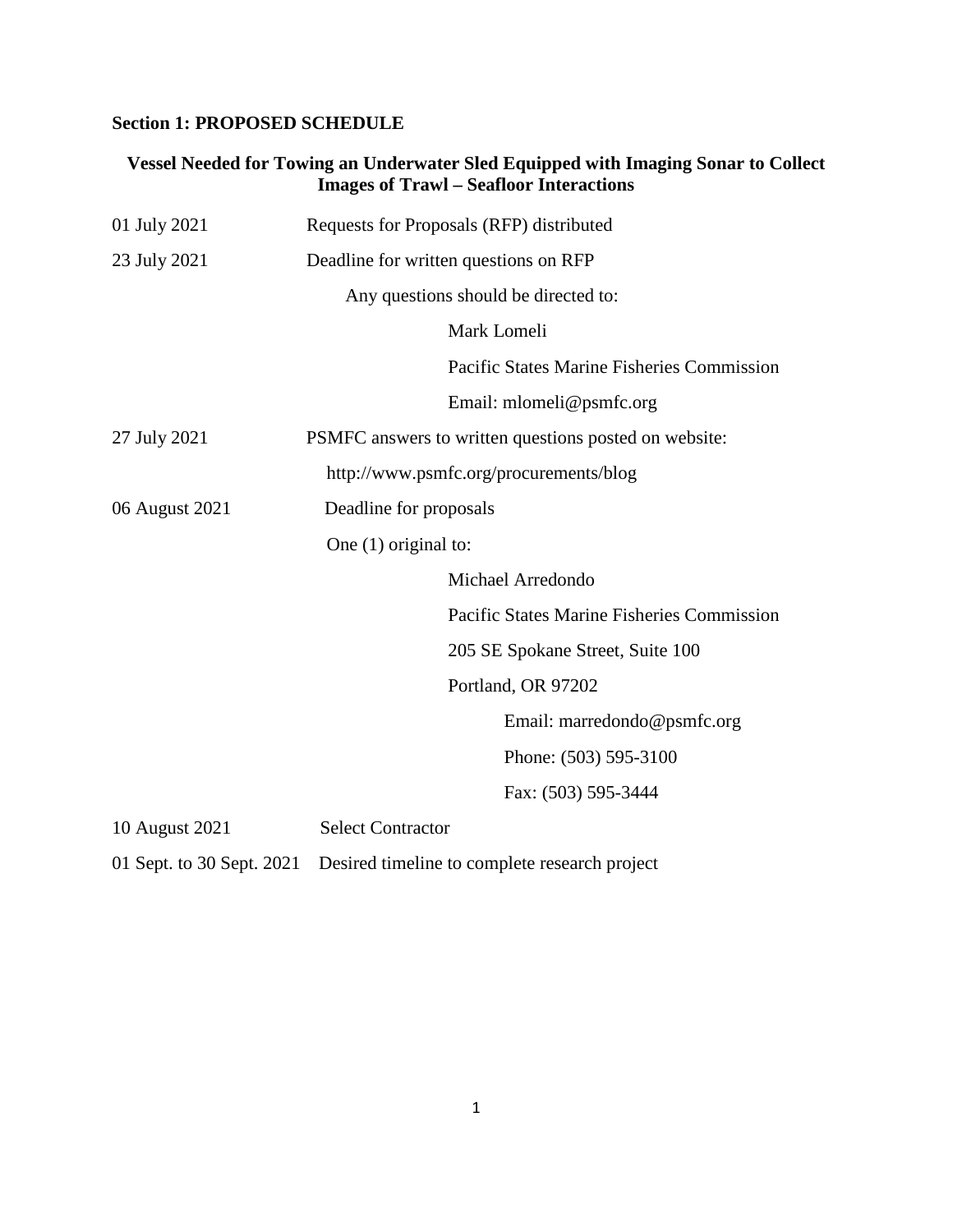## <span id="page-3-0"></span>**Section 2: STATEMENT OF WORK**

## **DESCRIPTION/SPECIFICATIONS/WORK STATEMENT**

The contractor shall furnish the necessary crew, material, equipment, services and facilities to perform the following Statement of Work/Specifications. For a description of the terms used within this Statement of Work, please consult the Definitions (Section 3.1).

## <span id="page-3-1"></span>**2.1. GENERAL**

2.1.1. The Pacific States Marine Fisheries Commission (PSMFC) intends to charter one vessel for 2 sample days to assist in collecting seafloor images across the swept area of a bottom trawl equipped with midwater trawl doors and elevated trawl sweeps (termed semi-pelagic trawl). Images of the seafloor will be collected by towing a sled equipped with DIDSON and video camera equipment (Figure 1). The desired timeline to completed this work is 01 September to 30 September 2021. This project will occur off Newport, Oregon. PSMFC will be responsible for designing the project and providing all scientific equipment needed for the project. The Contractor agrees to furnish a vessel, crew, and all additional gear necessary for towing the DIDSON and video camera sled. All data collection will occur during daylight hours.



Figure 1. Image of the sled to be towed to observe trawl-seafloor interactions.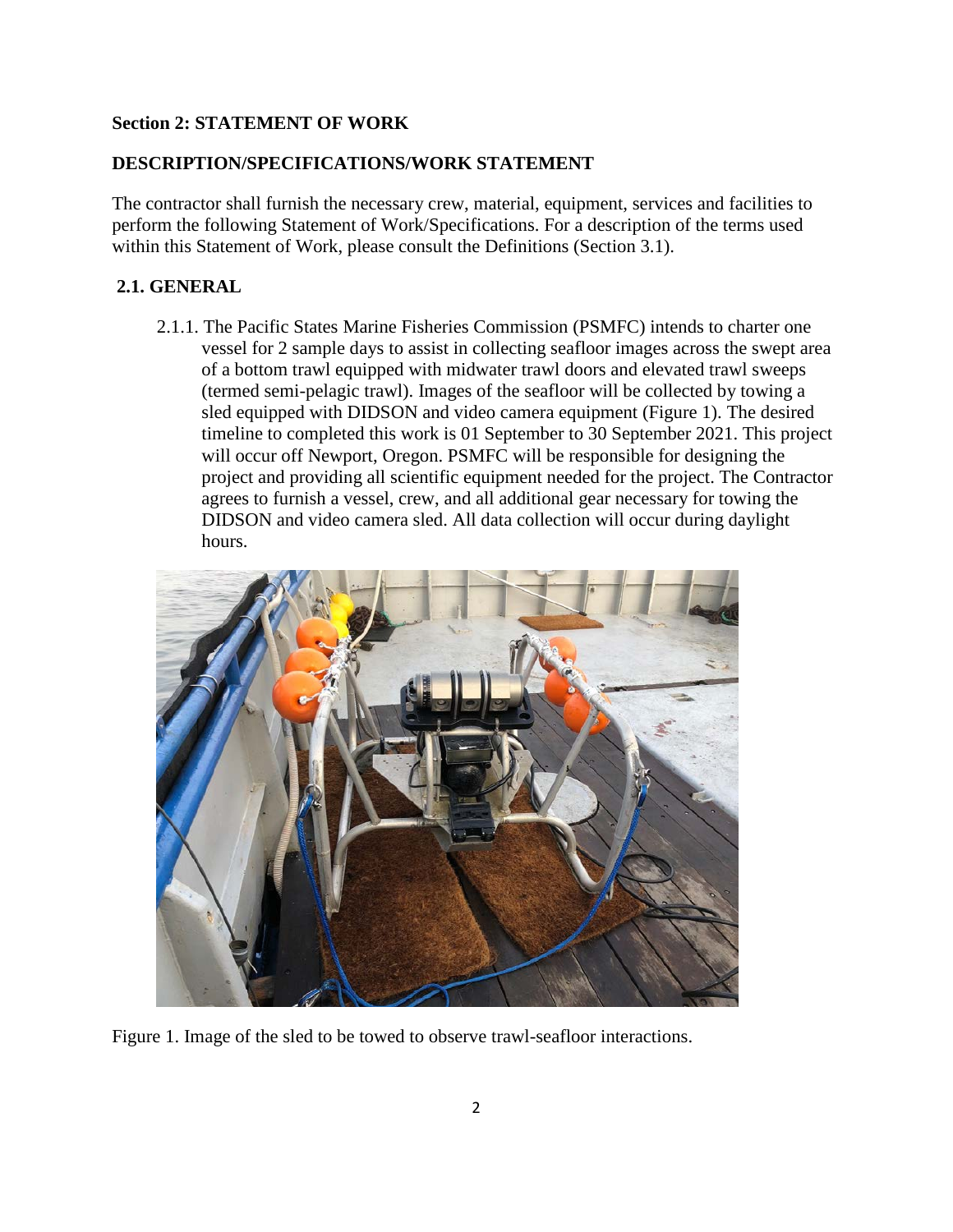#### <span id="page-4-0"></span>**2.2. GOALS AND OBJECTIVES OF THE PROJECT**

2.2.1.This work will make tows with a sled equipped with DIDSON and video imaging equipment to collect seafloor images across the swept area of a semi-pelagic trawl (designed to reduce trawl-seafloor interactions). The DIDSON sonar and video imaging will be used to estimate the degree of seafloor contact made by the semipelagic trawl by examining the cross-section of the trawl tracks formed on the seafloor and the texture of the seafloor.

## <span id="page-4-1"></span>**2.3. PROJECT DESCRIPTION**

- 2.3.1. The desired timeline to completed this work is 01 September to 30 September 2021, however, depending on vessel availability the timeline to conduct this work may be extended. This project will occur off Newport, Oregon. The sled tows will occur over soft bottom habitats at bottom depths up to ~150 fathoms.
- 2.3.2. This project looks to conduct up to six sled tows of 60 to 90 minutes in duration per sample day. After each tow, the DIDSON and video data will be downloaded and viewed to assure the needed data is being collected.
- 2.3.3. Although 2 sample days are planned for this project, additional days will occur for mobilization and demobilization. Precise cruise dates will be somewhat flexible given weather, vessel sampling logistics, and personal constraints. A half day will be necessary for each mobilization and demobilization day.
- 2.3.4. This research cruise will terminate when, as determined jointly by the vessel captain and chief scientist, either: (1) the scientific objectives of the cruise have been met, (2) available funds have been exhausted, (3) due to equipment failure, inclement weather, or other cause it appears that the scientific objectives cannot be met within a reasonable time frame, or (4) the limit of compensable sampling days has been reached. The chief scientist, in consultation with the contractor, will determine the vessels sampling schedule.
- 2.3.5. If the project is terminated before the limit of compensable sampling days has been reached, an additional cruise may be scheduled at the discretion of PSMFC, at a time determined jointly by PSMFC and the contractor.
- 2.3.6. For terms of this agreement, only days meeting the definition of "sample days" as defined in Section 3.1, are compensable as sample days. If, during a cruise, inclement weather, vessel equipment failure, or other development makes it impossible or unwise to continue sampling operations, the contractor and PSMFC may elect to terminate the cruise and return to port. Alternatively, PSMFC and the contractor may jointly elect to suspend sampling operations and wait for conditions to improve. Time lose due to vessel equipment breakdown or time spent at the dock, such as waiting for the tide, supplies or crew, is not compensable under agreement.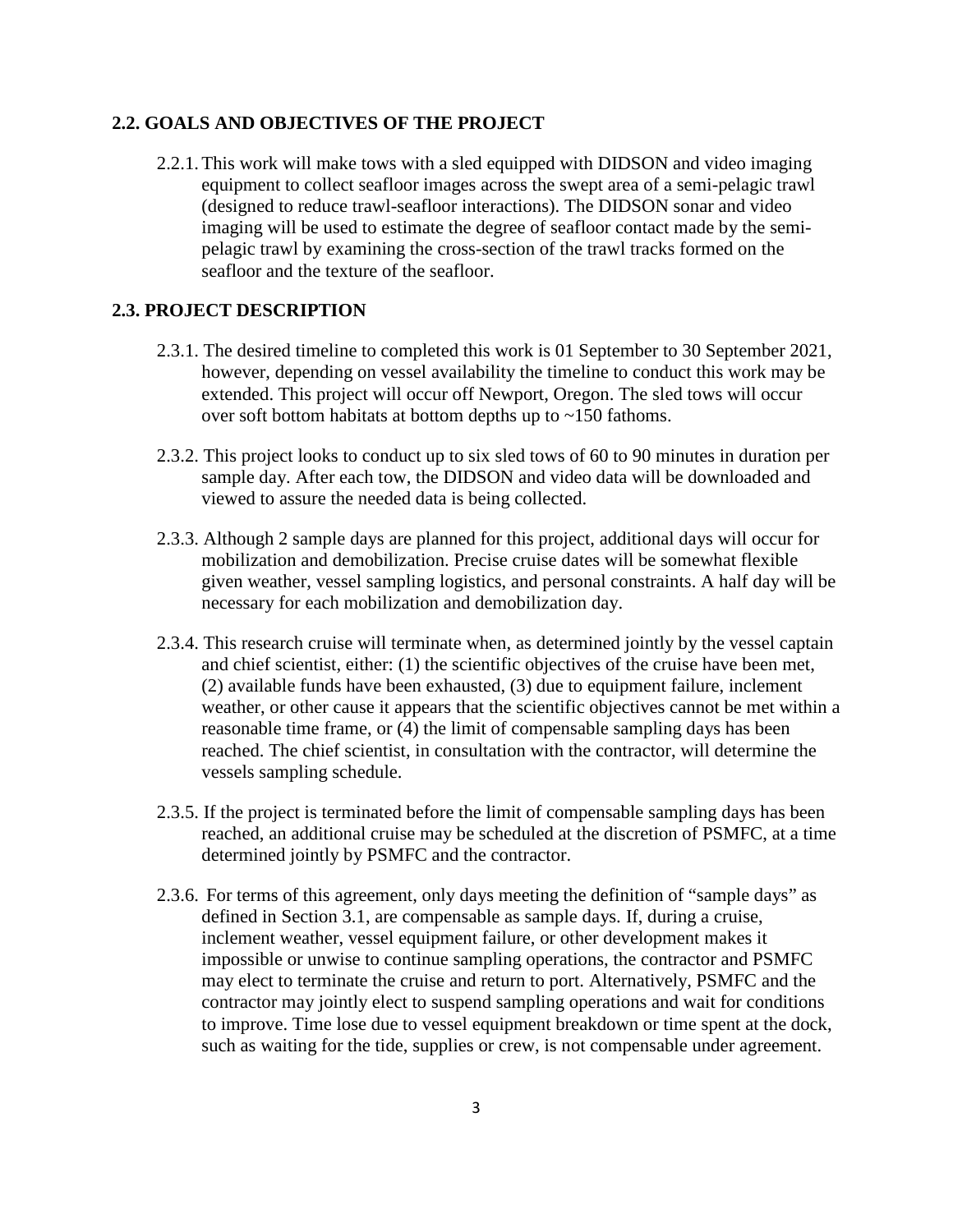#### <span id="page-5-0"></span>**2.4. VESSEL REQUIREMENTS**

- 2.4.1. The vessel must be at least 50 feet in registered length and be an active fishing vessel. The vessel must be seaworthy and capable of deploying and towing the sled at a speed of  $\sim$  1 ¼ knots at bottom depths of  $\sim$  150 fathoms.
- 2.4.2. The vessel must have ~200 square feet of back deck space. Sufficient deck area is needed to allow the scientific crew to attach and detach the DIDSON and video camera equipment to the sled.
- 2.4.3. The sled is 7' x 2' (length x height) in dimension and weighs  $\sim$  200 lbs. (Figure 1). The sled will be deployed and towed from the vessels stern and will remain attached to the vessel via a cable (minimum diameter  $\frac{1}{4}$ ) and winch system provided by the vessel. Tow speeds of  $\sim$ 1 ¼ knots generally provide optimal sampling conditions. The typical scope used is 4:1 so a total of 750 fathoms of wire will be needed to reach bottom depths of ~150 fathoms. A section of spectra line will be used between the sled and main towing wire to avoid having the main wire drag on the seafloor ahead of the sled. When the sled is not in use, it will be stored on deck.
- 2.4.4. PSMFC will reimburse the contractor for all fuel costs and any moorage fees accrued during the work. Receipts must be provided for reimbursement.
- 2.4.5. The vessel must have clean and sanitary living conditions and adequate space for two scientific crew members (men and/or women).
- 2.4.6. The vessel must have one head and a functional shower available for use by the scientific crew. Doors to toilet or bathing facilities must be fitted with an operational lock or latch to ensure the user's privacy. The vessel will furnish soap, toilet paper, and paper towels.
- 2.4.7. The vessel must have sufficient fresh water capacity to accommodate reasonable shower use by a two person scientific crew and a three person vessel crew. The vessels shower must also be serviced by a hot water heater.
- 2.4.8. The vessel must have work spaces and berthing spaces that are adequately ventilated and free from excess engine noise and hydrocarbon fumes. Smoking of tobacco inside the vessel is prohibited while on charter.
- 2.4.9. The vessel must have adequate deck lighting to support early-morning or nighttime work operations. Lighting from several angles to reduce shadows is desired.
- 2.4.10. The Contractor hereby assumes full responsibility for the operation, repair, and maintenance of the boat and other equipment furnished by him/her. Contractor agrees to provide labor to repair the vessel as needed.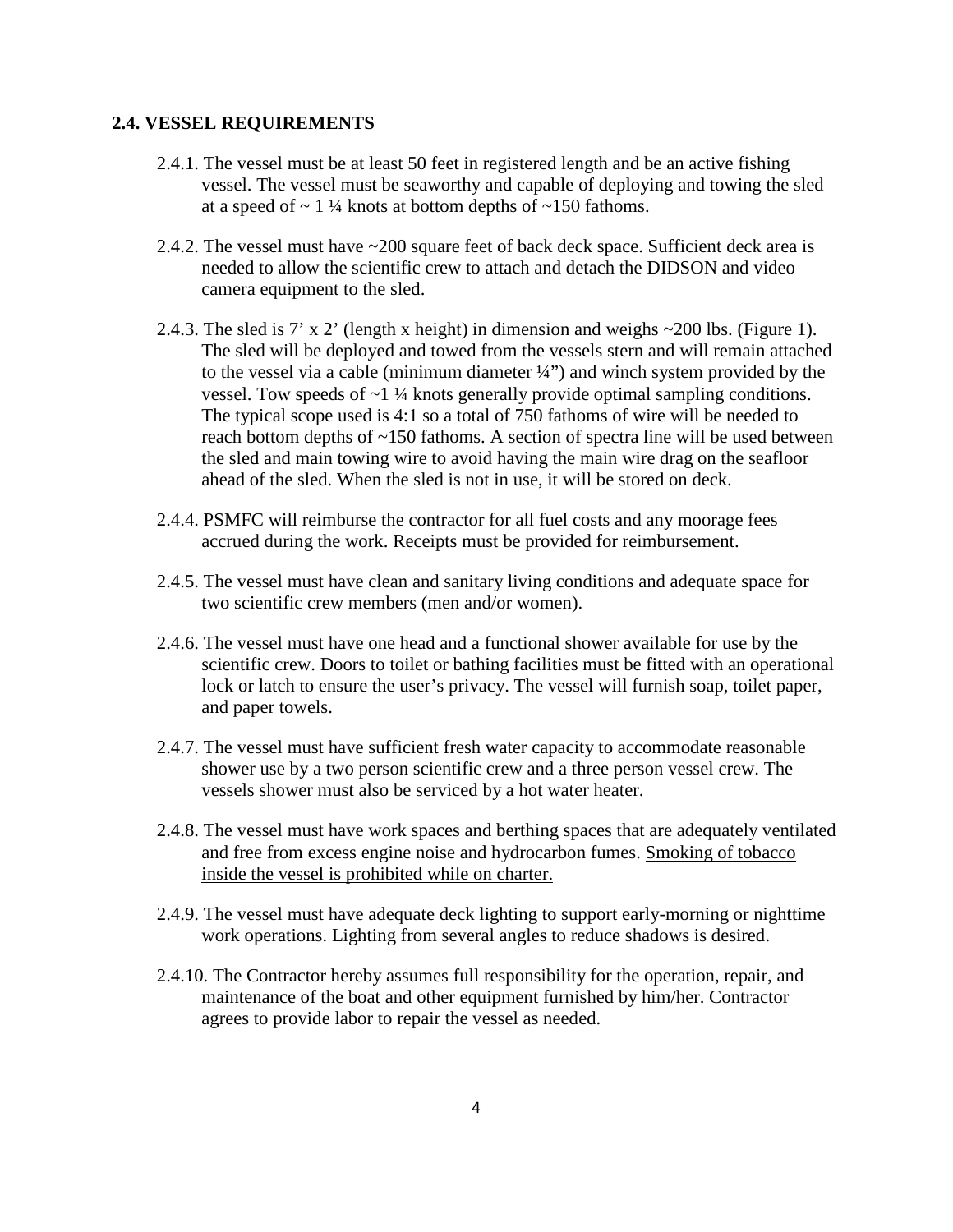2.4.11. The vessel must have available 110-volt power inside the vessel that can be used for downloading the sonar and video data and charging of cameras and laptop computers.

### <span id="page-6-0"></span>**2.5. CREW REQUIREMENTS**

- 2.5.1. The Captain must have a minimum of five years of fishing experience as master of a comparable-sized vessel in Pacific coastal waters. The Captain must also have experience towing bottom tending gear.
- 2.5.2. The Captain shall be competent in the use of modern navigational and fisheries sonar equipment.
- 2.5.3. The crew shall consist of a Captain and at least two deckhands. In addition to the normal duties reserved for the deckhands, one or more of the deckhands or the Captain will also accomplish the responsibilities of engineer and cook. If desired, the crew may include an additional deckhand capable of operating the vessel to provide additional flexibility for the crew and to ensure all crew members receive adequate rest.
- 2.5.4. The deckhand undertaking the responsibilities of engineer shall have a minimum of five years of experience.
- 2.5.5. Captain/crew members with previous research experience are highly desired.
- 2.5.6. The Captain must record logbook data on all tows conducted during the research project. At conclusion of the project a copy of the logbook data must be provided to the chief scientist.

## <span id="page-6-1"></span>**2.6. SCIENTIFIC CREW**

- 2.6.1. One scientist will be designated the Chief Scientist. This person will be responsible for implementing the cruise plan, compliance with charter terms, and disposition of catches. The Chief Scientist 1) ensures that research is conducted according to established protocols, 2) follows good scientific practices to ensure data quality, 3) serves as the supervisor of the scientific staff, 4) ensures that the entire team adheres to safety regulations and rules of conduct, 5) has the necessary contact information for all scientific personnel, and 6) confirms all permits, emergency contact information, cruise plans, and protocols are read, understood and aboard prior to departure.
- 2.6.2. The scientific crew shall consist of two individuals and may include women.
- 2.6.3. The scientific crew will provide personal bedding, towels, life vests, and emersion suits.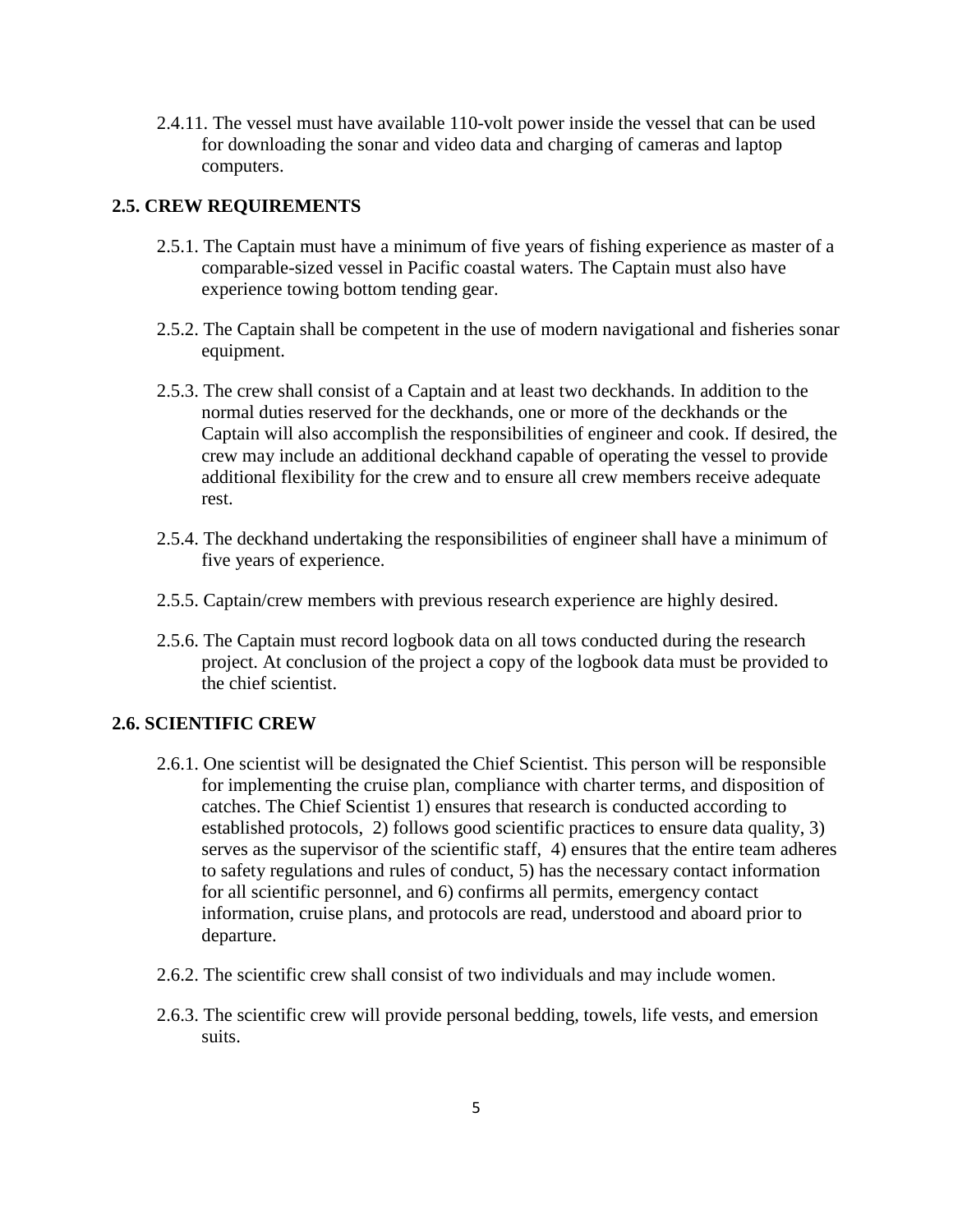#### <span id="page-7-0"></span>**2.7. OPERATING PROCEDURES**

- 2.7.1 Before departure and commencement of operations, the Chief Scientist will provide a joint orientation meeting with the Captain, crew members, and scientific staff. This orientation will cover the objectives and methods for accomplishing the project goals.
- 2.7.2. Workday length and hours will be determined by the Chief Scientist in consultation with the Captain. The length of working days will range from 10 to12 hours. Work schedule decisions will be based on the type of activity expected (in-port preparations, transit, sampling, etc.), prevailing weather conditions, and the provisions of the cruise plan. The Chief Scientist has the final authority except in matters relating to safety of the vessel and crew. The work day of the vessel crew will likely exceed that of the scientific crew, since they will be required to be awake and conduct a wheel/anchor watch (as required by the United States Coast Guard (USCG) Navigational Rules of the Road) at night while the vessel runs to the next station, drifts, lies at anchor, or runs to the first sampling station early in the morning. **Failure to maintain a wheel/anchor watch (as required by the United States Coast Guard [USCG] Navigational Rules of the Road) will result in a breach of contract and termination of charter work.**
- 2.7.3. The Chief Scientist and Captain will work together to resolve all problems, which may occur regarding the project. In the event the Chief Scientist and Captain are unable to resolve a problem which has the potential for invalidating the project or threatens the safety or welfare of the scientific crew, the Chief Scientist will direct the vessel to return to port where an acceptable solution will be arranged between the PSMFC and the Contractor or the research cruise will be terminated. In such situations, the vessel will go off charter if required to return to port and will remain off charter until the problem has been resolved and the vessel has returned to the project area. Note: Grounds for such actions include specifically the requirement that scientific crew not be harassed, assaulted, opposed, impeded, intimidated, threatened, interfered with, or subject to unwelcome advances.
- 2.7.4. The contractor shall provide three nutritionally balanced meals each sampling day. Meal times will be coordinated between the Captain and the Chief Scientist to accommodate both the need to complete sampling and the time required by the cook to prepare meals. The vessel will provide meals for the scientific crew during all sampling days.

## <span id="page-7-1"></span>**2.8. CONTRACTOR RESPONSIBILITIES**

2.8.1. The Contractor will be responsible for all vessel-related gear needs (other than that supplied by PSMFC), including supplies normally needed for routine maintenance, and for any vessel-related gear lost or damaged during the charter.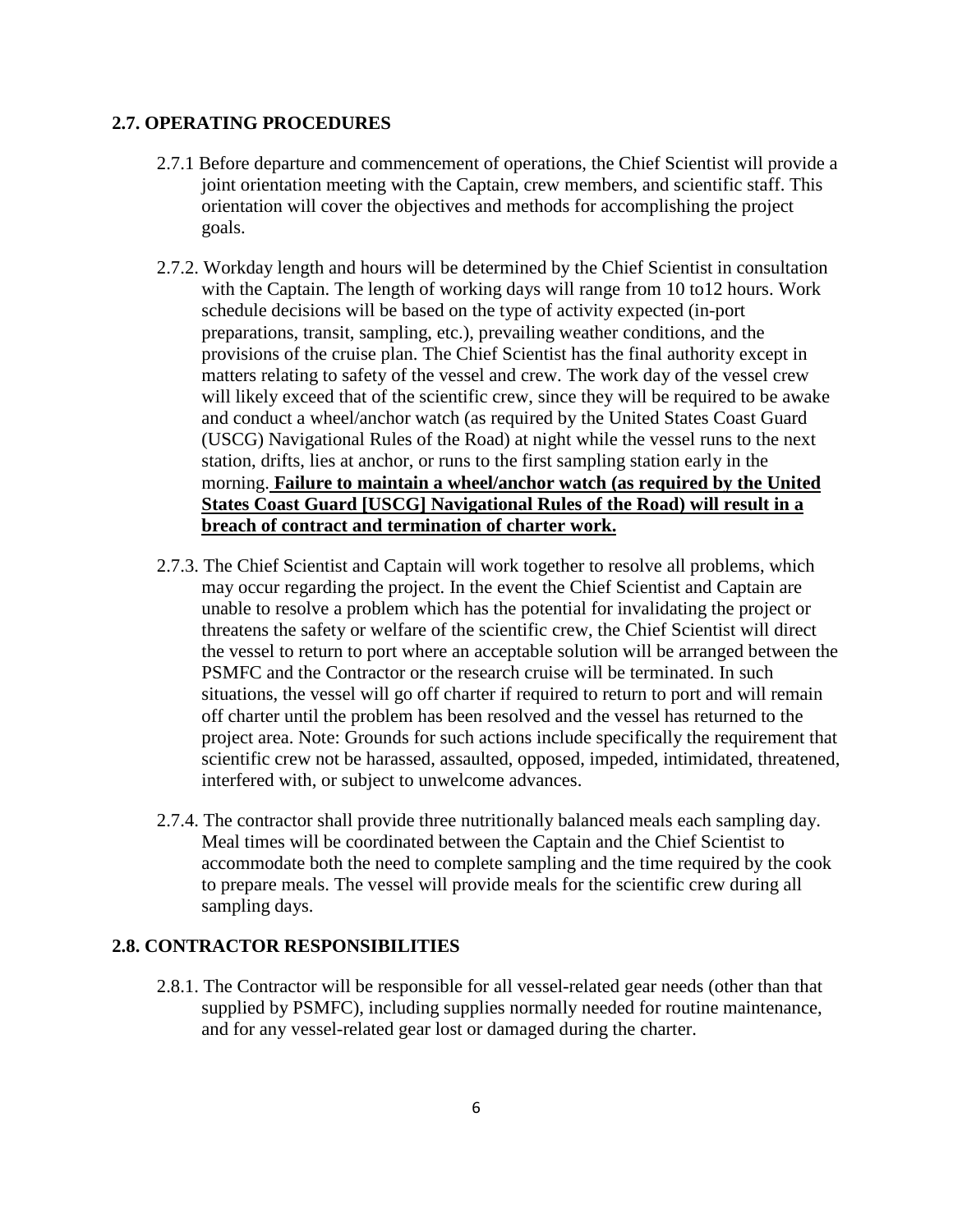2.8.2. The Captain and crew shall exercise due caution and follow safety procedures as directed by the Chief Scientist to help prevent damage or loss of scientific gear and equipment. The Chief Scientist may present specific safety procedures in writing to the Captain. If loss of or damage to scientific equipment is the result of negligent disregard of such instructions and procedures, repair or replacement costs may be deducted from charter payments.

#### <span id="page-8-0"></span>**2.9. COVID-19 & VESSEL SAFETY PROTOCOL**

- 2.9.1. COVID-19: The scientific staff and vessel crew must quarantine at home for 10 days prior to vessel mobilization. During this quarantine period, the scientific staff and vessel crew should only leave isolation, if absolutely necessary, for essential tasks such as food, hygiene items, medications, and work. On approximately day 7 of the 10-day quarantine, the scientific staff and vessel crew will take a COVID-19 PCR diagnostic lab test. Prior to the vessel departing from port to begin the first charter sample day, the scientific staff and vessel crew will take a COVID-19 rapid antigen test. PSMFC will cover the costs of all COVID-19 tests. Any scientific staff or vessel crew with a positive or inconclusive test result from either COVID-19 test will be prohibited from project participation. Any scientific staff or vessel crew that have been fully vaccinated (vaccine documentation required) are not required to quarantine prior to vessel mobilization, but will still be required to take the COVID-19 PCR diagnostic lab and rapid antigen tests described in this section (2.9.1.). A vessel where all its crew members have been fully vaccinated with a COVID-19 vaccine is highly preferred.
- 2.9.2. The vessel Captain is responsible for all matters related to the safety of all crew, the vessel, and equipment operation. The Captain will adhere always to Navigational Rules of the Road whether sampling, running, drifting, or at anchor. The Captain shall review safety procedures and equipment with the scientific crew at the beginning of each cruise leg**.** At all times while at sea, the Captain shall post a wheel/anchor watch (as required by the USCG Navigational Rules of the Road). The Captain shall post a wheel/anchor watch at night while the vessel runs to the next station, drifts, lies at anchor, or runs to the first station early in the morning to ensure that the vessel and all crew are secure. **Failure to maintain a wheel/anchor watch (as required by the United States Coast Guard [USCG] Navigational Rules of the Road) will result in a breach of contract and termination of charter work.**
- 2.9.3. The Contractor shall provide USCG approved survival suits for all vessel crew members. The scientific crew members will provide their own suits. Adequate dry storage for all survival suits shall be provided.
- 2.9.4. The Contractor shall provide USCG approved life jackets for all vessel crew members. The scientific crew members will provide their own life vests.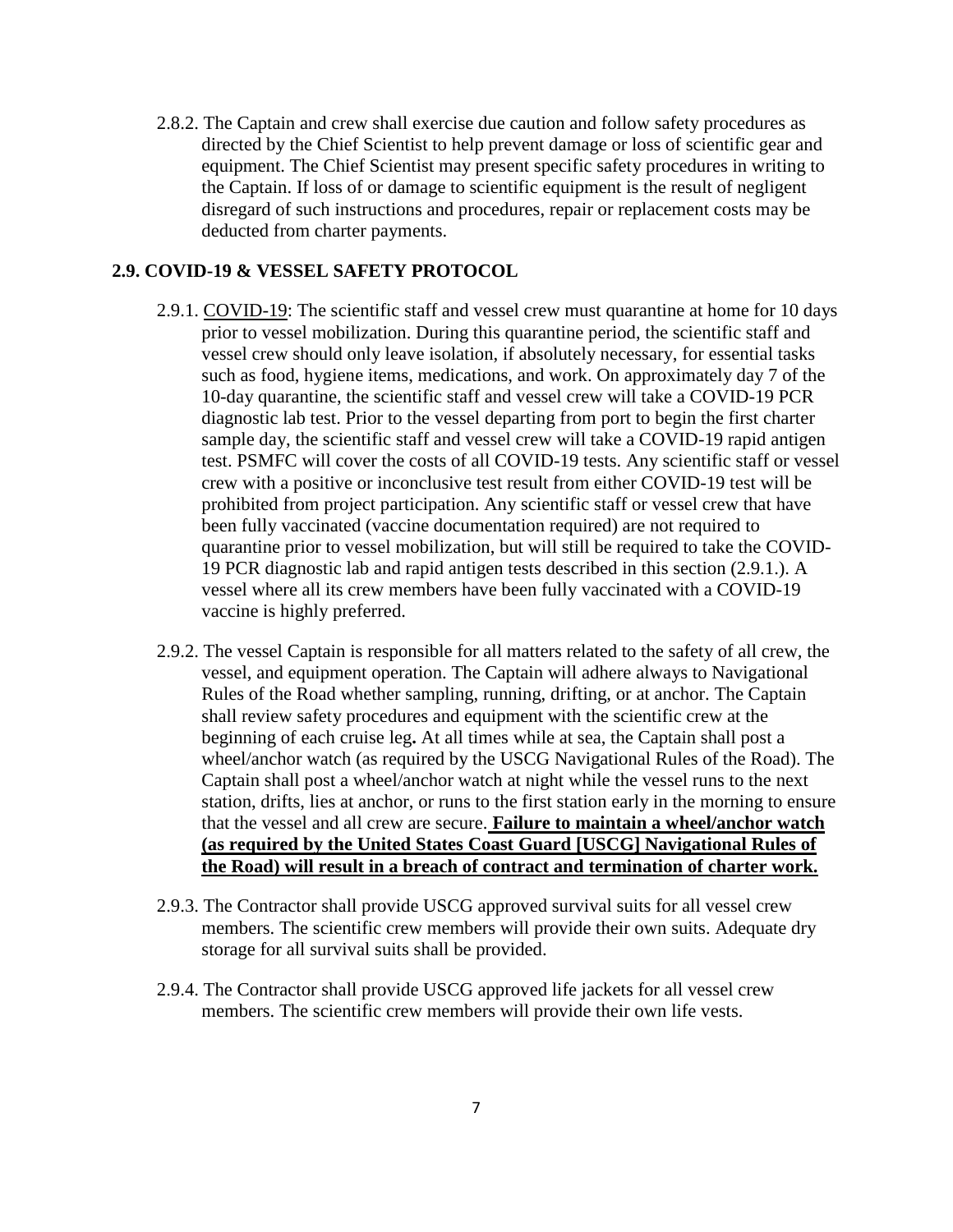- 2.9.5. The vessel must be equipped with a USCG approved self-inflating covered life raft with capacity sufficient to accommodate all vessel crew and scientific crew members.
- 2.9.6. A Category I EPIRB (Emergency Position Indicating Radio Beacon) must be affixed to the exterior of the vessel in a manner approved by the USCG.
- 2.9.7. Before leaving the dock to commence sampling operations or when any crew change occurs, the Contractor will conduct a safety drill detailing locations of all safety equipment, description of vessel station bill, and instructions on operating appropriate safety and communications equipment. Station bills must be posted in prominent places.
- 2.9.8. No Sex, alcohol, or drugs This rule will be stated as part of the Chief Scientist's orientation before the common.
- 2.9.9. The vessel must have a valid USCG Safety Decal. The decal must remain valid during the entire contract period and all requirements of the decal must remain valid for the entire contract period. This includes EPIRB batteries and life raft repacking. For example, if a vessel has a valid sticker, but the EPIRB battery is expired the vessel will need to have the battery replaced before the project can begin. In such situations, the vessel will go off charter and will remain off charter until the problem has been resolved.

#### <span id="page-9-0"></span>**2.10. POST-AWARD AND POST-PROJECT MEETINGS**

- 2.10.1. Upon award of contract and prior to the start of the charter, a post-award meeting or conference call will be held to discuss issues relating to the charter and project. All vessel personnel participating in the charter work are encouraged to participate in the meeting. PSMFC, upon award of the contract, will schedule the date and time for the meeting.
- 2.10.2. After completion of the project, a post-project debriefing will be held at an agreed upon location. The purpose of the debriefing is to provide the Contractor an evaluation of the performance of the vessel and crew during the charter and for the crew to voice any suggestions or concerns they may have. All vessel personnel participating in the charter work are required to attend the meeting. PSMFC, upon completion of the project will schedule the date and time for the meeting.

#### <span id="page-9-1"></span>**2.11. EXECUTION OF CONTRACT**

2.11.1. The Contractor hereby agrees to execute the project design as described, or a modification of said plan or design based upon agreement between the Contractor and PSMFC.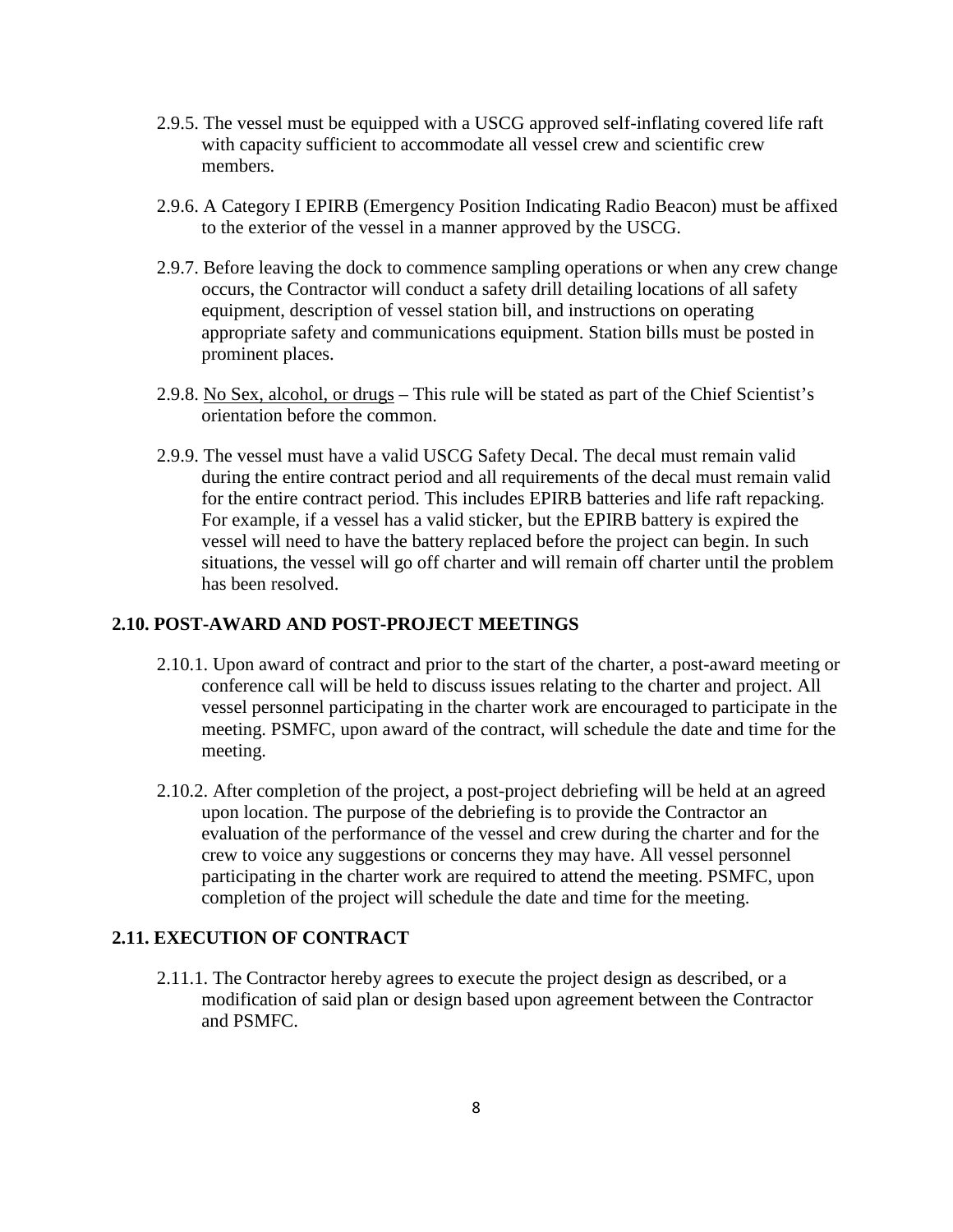#### <span id="page-10-0"></span>**Section 3: INSTRUCTIONS, CONDITIONS, AND NOTICES TO OFFEROR'S**

### <span id="page-10-1"></span>**3.1. DEFINITIONS**

As used in this provision –

- 3.1.1. "Contractor" is defined as the owner of a vessel selected to take part of the project
- 3.1.2. "Captain" is defined as the master or primary vessel operator who will have final say on all matters on the behalf of the vessel crew.
- 3.1.3. "Chief Scientist" is defined as the member of the scientific team who oversees the research operations on board the vessel.
- 3.1.4. "Sample day" is defined as a day when the vessel completes one or more tows.
- 3.1.5. "Mobilization day" is defined as a day preceding scientific operations required for loading or installing of the sled and scientific equipment.
- 3.1.6. "Demobilization day" is defined as a day succeeding scientific operations required for unloading or removal of the sled and scientific equipment.
- 3.1.7. "Cruise Plan" is defined as the logistical methodologies employed to implement the project design.

#### <span id="page-10-2"></span>**3.2. QUESTIONS**

3.2.1. Questions shall be submitted via email no later than 23 July 2021 to:

Mark Lomeli, Pacific State Marine Fisheries Commission

Email: [mlomeli@psmfc.org](mailto:mlomeli@psmfc.org)

#### <span id="page-10-3"></span>**3.3. AMENDMENTS TO SOLICITATIONS**

3.3.1. If this solicitation is amended, all terms and conditions that are not amended remain unchanged. Offeror's shall acknowledge receipt of any amendment to this solicitation on offeror's proposal.

## <span id="page-10-4"></span>**3.4. SUBMISSION, MODIFICATION, REVISION, AND WITHDRAWL OF PROPOSALS**

- 3.4.1. Deadline for proposals is 06 August 2021.
- 3.4.2. Proposals must be submitted to:

Pacific States Marine Fisheries Commission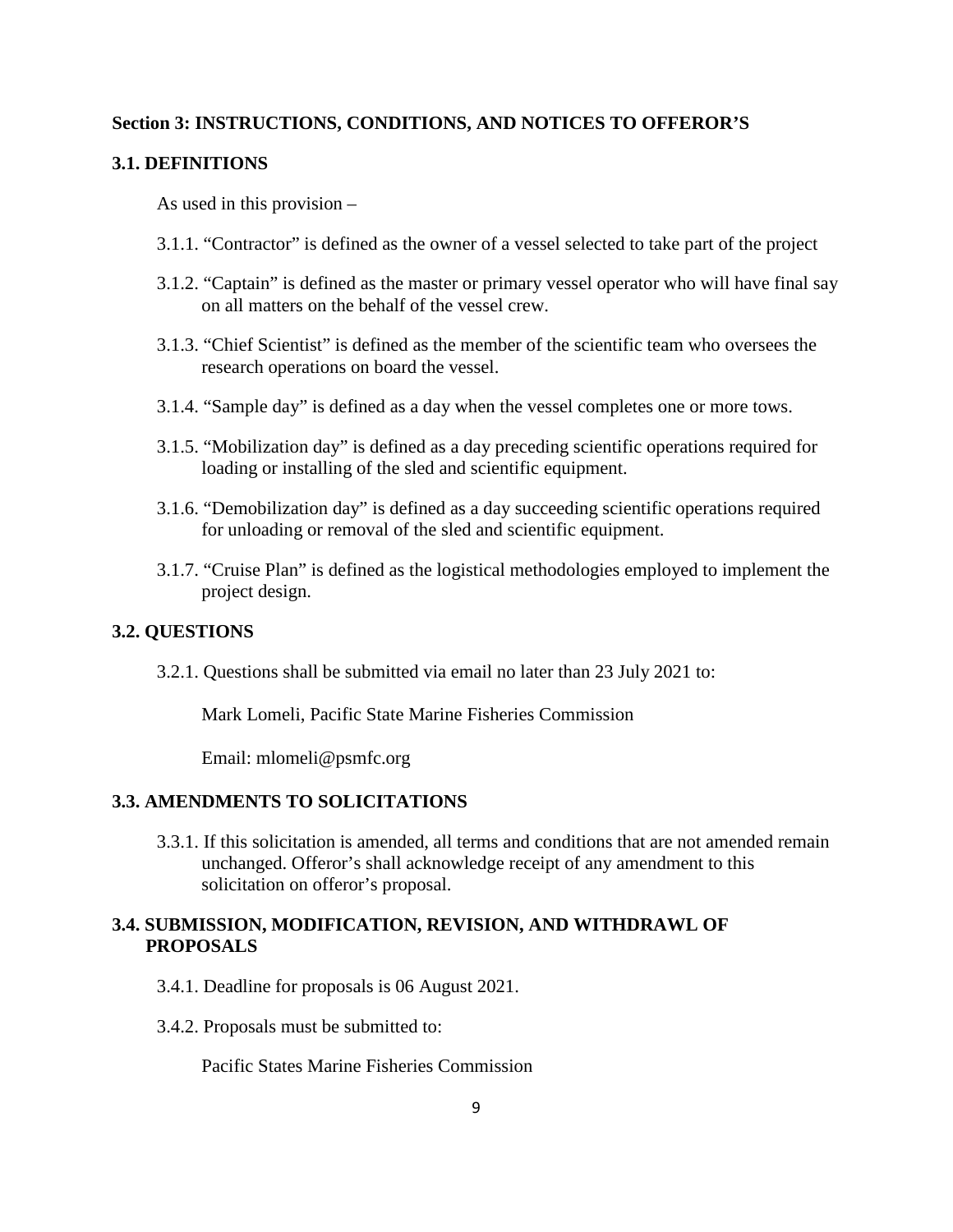Attn: Michael Arredondo

205 SE Spokane St., Suite 100

Portland, OR 97202

Email: marredondo@psmfc.org

Phone: (503) 595-3100 / Fax: (503) 595-3444

- 3.4.3. Proposals and modifications to proposals must be submitted in paper media, facsimile, or email.
- 3.4.4. Proposals must include the completed forms found in Sections 4 and 5 of this RFP.
- 3.4.5. In addition to requested information (Section 4 and 5), the proposal must show:

The name of the solicitation;

The name, address, and telephone and facsimile numbers of the offeror (and email address if available);

Name, title, and signature of person authorized to sign the proposal. Proposals signed by the agent shall be accompanied by evidence of that agent's authority, unless that evidence has been previously furnished to the issuing office;

- 3.4.6. The PSMFC reserves the right to consult with and to consider information from its own sources, including information from state and federal agencies regarding the offeror's prior performance or the status of outstanding investigations or warrants involving the offeror.
- 3.4.7. Offeror's are responsible for submitting proposals, and any modification or revisions, to reach PSMFC by 4:00 p.m., local time, on 06 August 2021.
- 3.4.8. Late proposals
	- 3.4.8.1. Any proposal, modification, or revision received at the PSMFC office designated in the solicitation after the exact time specified for receipt to offers is "late" and will not be considered unless it is received before award is made, the Program Manager determines that accepting the late offer would not unduly delay the acquisition; and
	- 3.4.8.2. There is acceptable evidence to establish that it was received at the PSMFC installation designation for receipt of offers and was under the PSMFC's control prior to the time set for receipt to offers; or
	- 3.4.8.3. It is the only proposal received.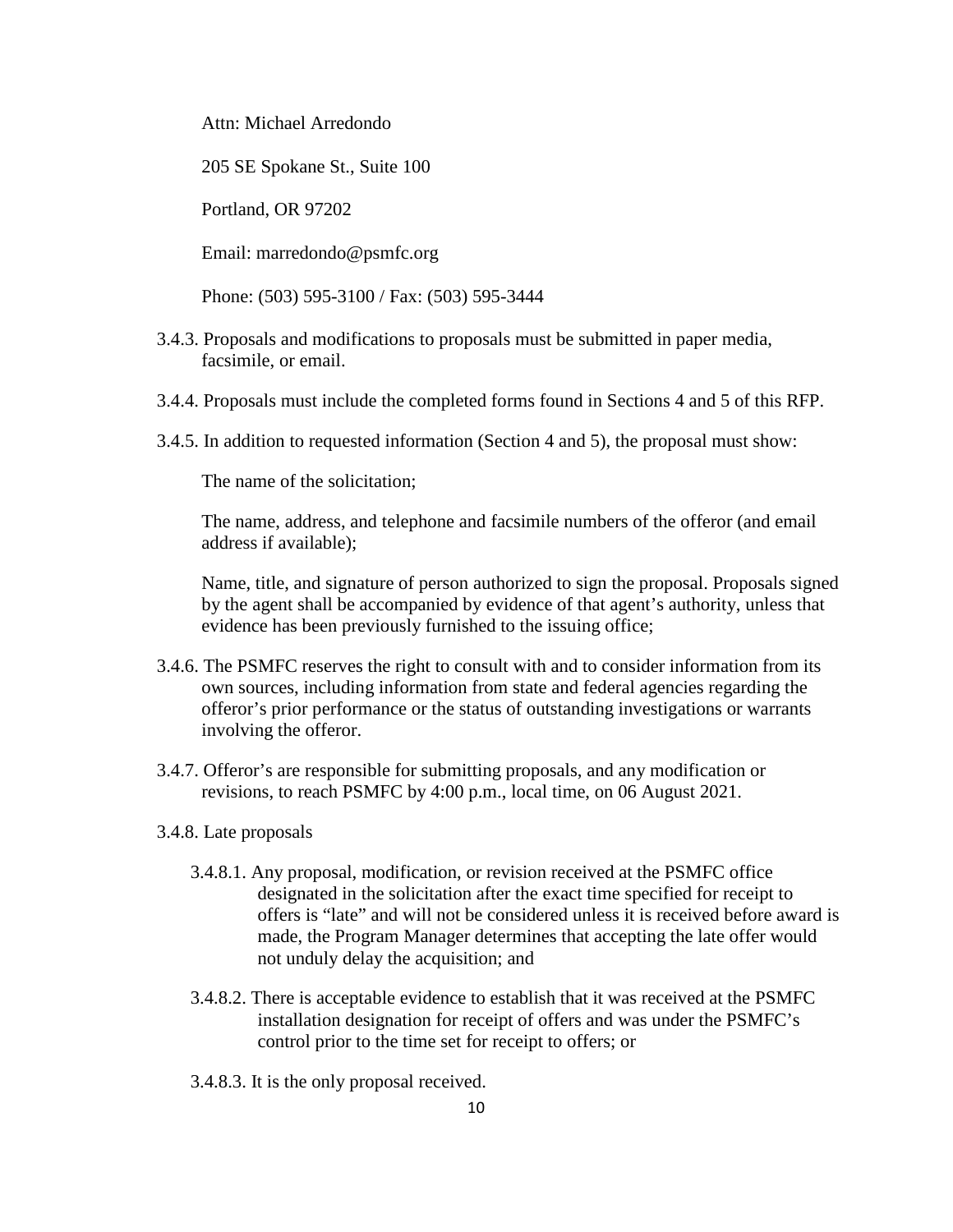- 3.4.8.4. However, a late modification of an otherwise successful proposal that makes its terms more favorable to the PSMFC will be considered at any time it is received and may be accepted.
- 3.4.8.5. Acceptable evidence to establish time of receipt at the PSMFC installation includes the time/date stamp of that installation on the proposal wrapper, other documentary evidence of receipt maintained by the installation, or oral testimony or statements of PSMFC personnel.
- 3.4.8.6. If an emergency or unanticipated event interrupts normal PSMFC processes so that proposals cannot be received at the office designated for receipt of proposals by the exact time specified in the solicitation, and urgent PSMFC requirements preclude amendment of the solicitation, the time specified for receipt of proposals will be deemed to be extended to the same time of day specified in the solicitation on the first work day on which normal PSMFC processes resume.
- 3.4.8.7. Proposals may be withdrawn by written notice received at any time before award. Proposals may be withdrawn via facsimile received at any time before the award, subject to the conditions specified in the provisions in Federal Acquisition Regulation (FAR) 52.215-5, Facsimile Proposals. Proposals may be withdrawn in person by an offer or an authorized representative, if the identity of the person requesting withdrawal is established and the person signs a receipt for the proposal before award.
- 3.4.8.8. Offeror's shall submit proposals in response to this solicitation in English and in U.S. dollars.
- 3.4.8.9. Offeror's may submit modifications to their proposals at any time before the solicitation closing date and time, and may submit modifications in response to an amendment, or to correct a mistake at any time before award.
- 3.4.8.10. Offeror's may submit revised proposals only if requested or allowed by the Program Manager.

#### <span id="page-12-0"></span>**3.5. OFFER EXPIRATION DATE**

3.5.1. Proposals in response to this solicitation will be valid for 30 days following the time specified for solicitation of offers (unless a different period is proposed by the offeror).

### <span id="page-12-1"></span>**3.6. RESTRICTIONS ON DISCLOSURE AND USE OF INFORMATION**

3.6.1. Offeror's that include in their proposals data that they do not want disclosed to the public for any purposes, or used by the PSMFC except for evaluation purposes, shall: mark the title page with the following legend: "This proposal includes data that shall not be disclosed outside the PSMFC and shall not be duplicated, used, or disclosed—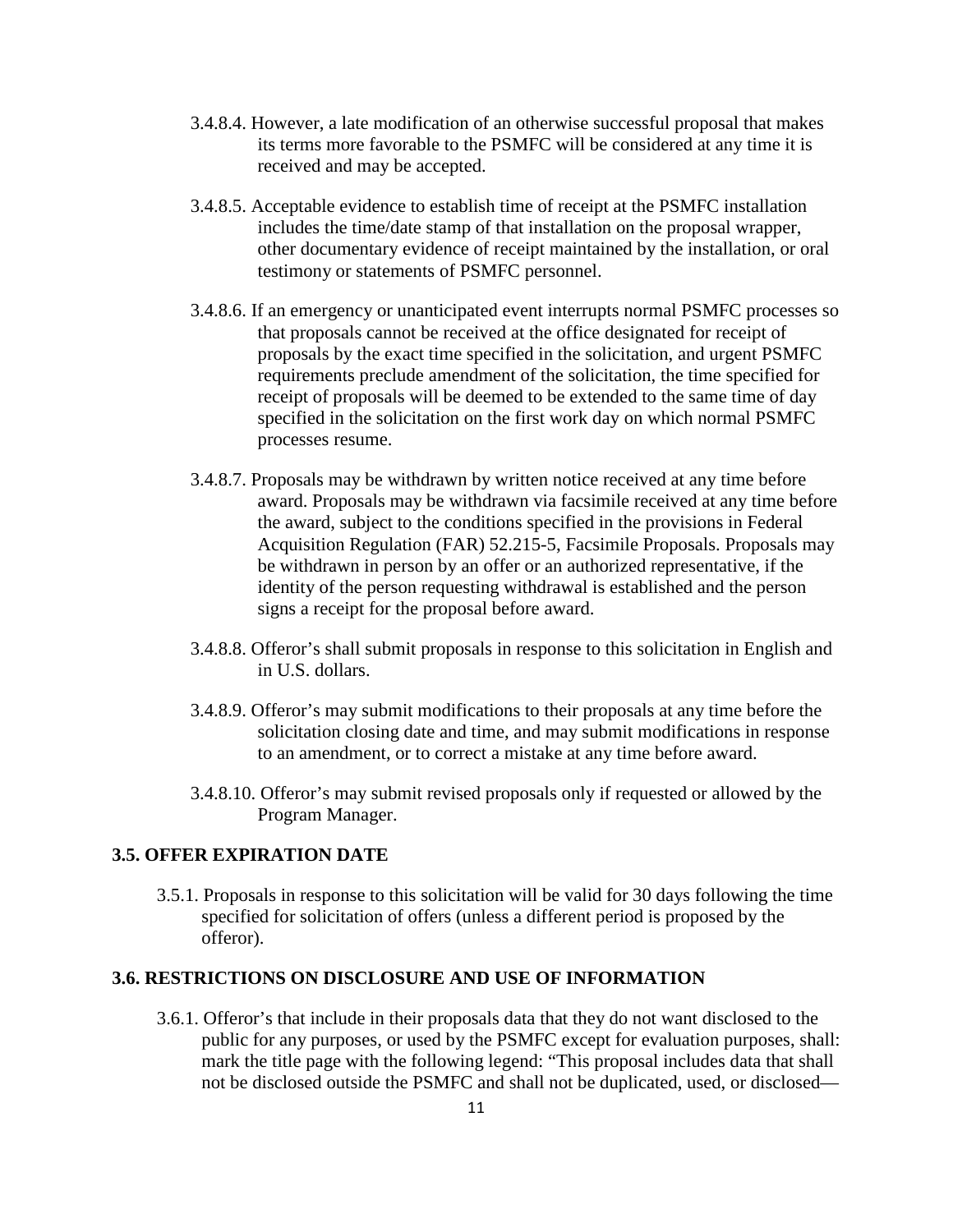in whole or in part—for any purpose other than to evaluate this proposal. If, however, a contract is awarded to this offeror as a result of – or in connection with – the submission of this data, the PSMFC shall have the right to duplicate, use, or disclose the data to the extent provided in the resulting contract. This restriction does not limit the PSMFC's right to use information contained in this data if it is obtained from another source without restriction. The data subject to this restriction are contained in sheets [insert numbers or other identification of sheets]"; and mark each sheet of data it wishes to restrict with the following legend: "Use of disclosure of data contained on this sheet is subject to the restriction on the title page of this proposal".

#### <span id="page-13-0"></span>**3.7. CONTRACT AWARD**

- 3.7.1. The PSMFC intends to award a contract or contracts resulting from this solicitation to the responsible offeror(s) whose proposal(s) represent the best value after evaluating in accordance with the factors and subfactors in the solicitation.
- 3.7.2. The PSMFC may reject any or all the proposals if such action is in the PSMFC's interest.
- 3.7.3. The PSMFC may waive informalities and minor irregularities in proposals received.
- 3.7.4. The PSMFC intends to evaluate proposals and award a contract without discussions with offeror's (except clarifications as described in FAR 15.306(a)). Therefore, the offeror's initial proposal should contain the offeror's best terms from a cost or price and technical standpoint. The PSMFC reserves the right to conduct discussions if the Program Manager later determines them to be necessary. If the Program Manager determines that the number of proposals that would otherwise be in the competitive range exceeds the number at which an efficient competition can be conducted, the Program Manager may limit the number of proposals in the competitive range to the greatest number that will permit an efficient competition among the most highly rated proposals.
- 3.7.5. The PSMFC reserves the right to make an award on any item for a quantity less than a quantity offered, at the unit cost or price offered, unless the offer specifies otherwise in the proposal.
- 3.7.6. The PSMFC reserves the right to make multiple awards if, after considering the additional administrative cost, it is in the PSMFC's best interest to do so.
- 3.7.7. Exchanges with offeror's after receipt of a proposal do not constitute a rejection or counteroffer by the PSMFC.
- 3.7.8. The PSMFC may determine that a proposal is unacceptable if the prices proposed are materially unbalanced between line items or subline items. Unbalanced prices exists when, despite an acceptable total evaluated price, the price of one or more contract line items is significantly overstated or understated as indicated by the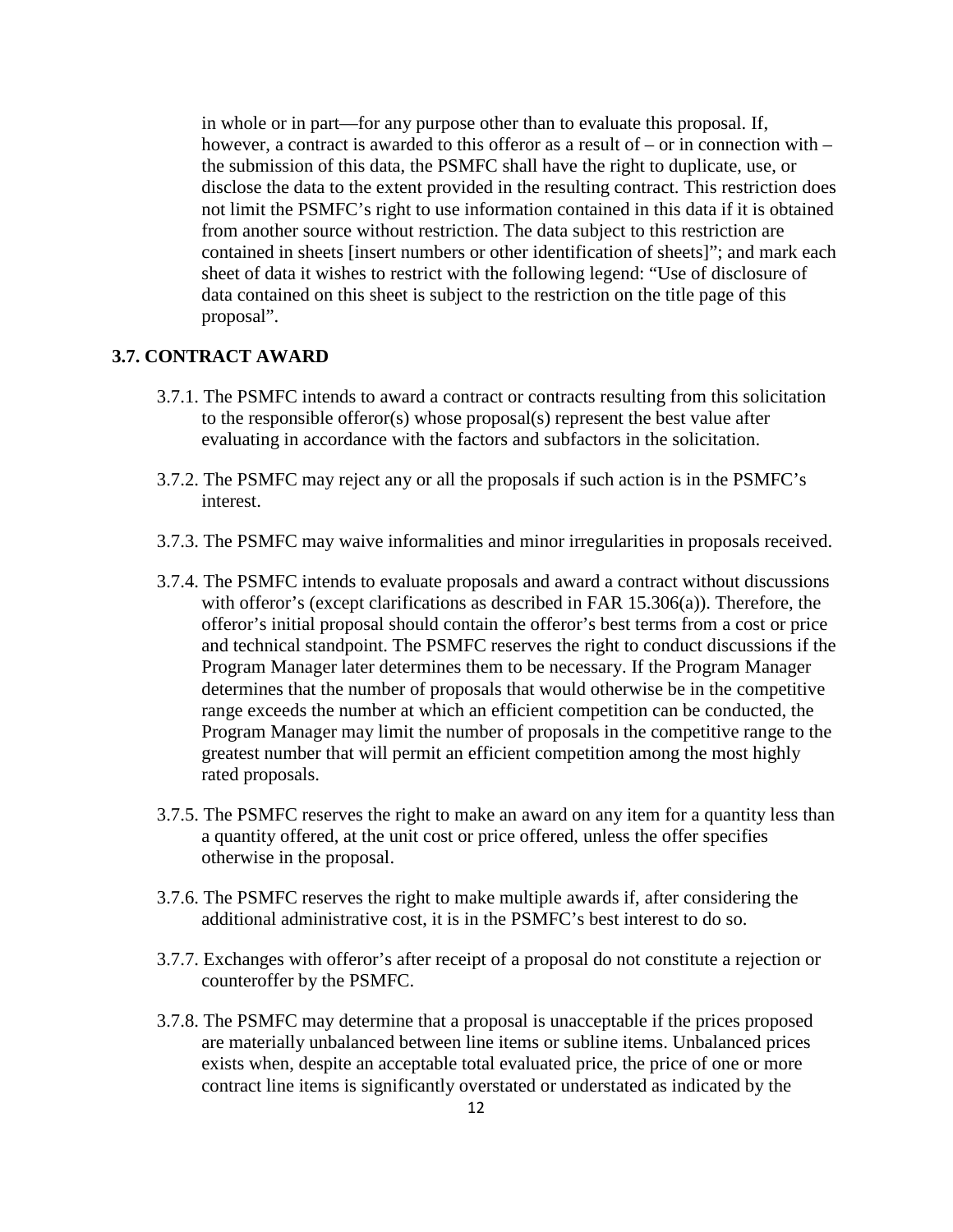application of cost or price analysis techniques. A proposal may be rejected if the Program Manager determines that the lack of balances poses an unacceptable risk to the PSMFC.

- 3.7.9. If a cost realism analysis is performed, cost realism may be considered by the source selection authority in evaluating performance or schedule risk.
- 3.7.10. A written award or acceptance of proposal mailed or otherwise furnished to the successful offeror within the time specified in the proposal shall result in a binding contract without further action by either party.
- 3.7.11. The PSMFC may disclose the following information in post award debriefings to other offeror's:

3.7.11.1. The overall evaluated cost of price and technical rating of the successful offeror;

3.7.11.2. The overall ranking of all offeror's, when any ranking was developed by the agency during source selection; and

3.7.11.3. A summary of the rationale for award.

## <span id="page-14-0"></span>**3.8. PROPOSAL EVALUATION CRITERIA**

- 3.8.1. The following criteria and evaluation weighting will be used for evaluating both solicited and unsolicited proposals.
- Vessel characteristics (30 Points)
	- Vessel size, horsepower, towing speed capabilities
	- Vessel electronics, space and layout
	- Available deck space and lighting
	- Communication equipment
	- Number of available berths
- Charter rate/costs (25 Points)
- Captain/crew members fishing experience, particularly with bottom towed gear (15 Points)
- Captain/crew members experience with fisheries research (15 Points)
- Other desirable characteristics (15 Points)
	- Safety equipment
	- Crewmember with formal survival and firefighting training
	- Crewmember with certified first aid and EMT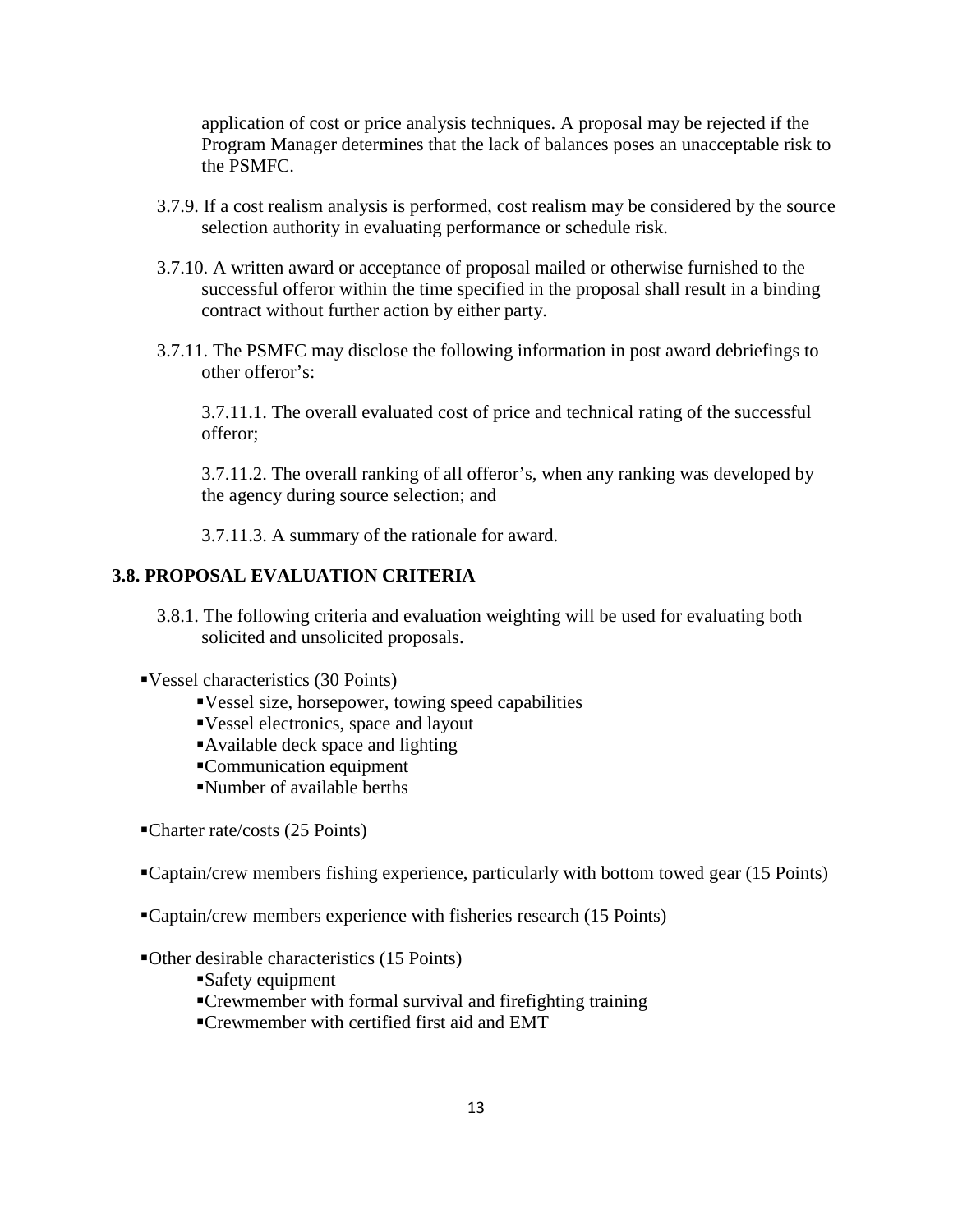### <span id="page-15-0"></span>**3.9. PROPOSAL SELECTION PROCEDURE**

3.9.1. All proposals will be evaluated in accordance with the above evaluation criteria. There will likely be two to three reviewers for each proposal depending on the number of proposals received. Each reviewer will independently score each proposal. The reviewers will then meet and discuss the scoring criterion for each proposal as a group. The proposal that scores highest on the evaluation criteria section (3.8.1.) and that best suites the project requirements will be awarded the contract.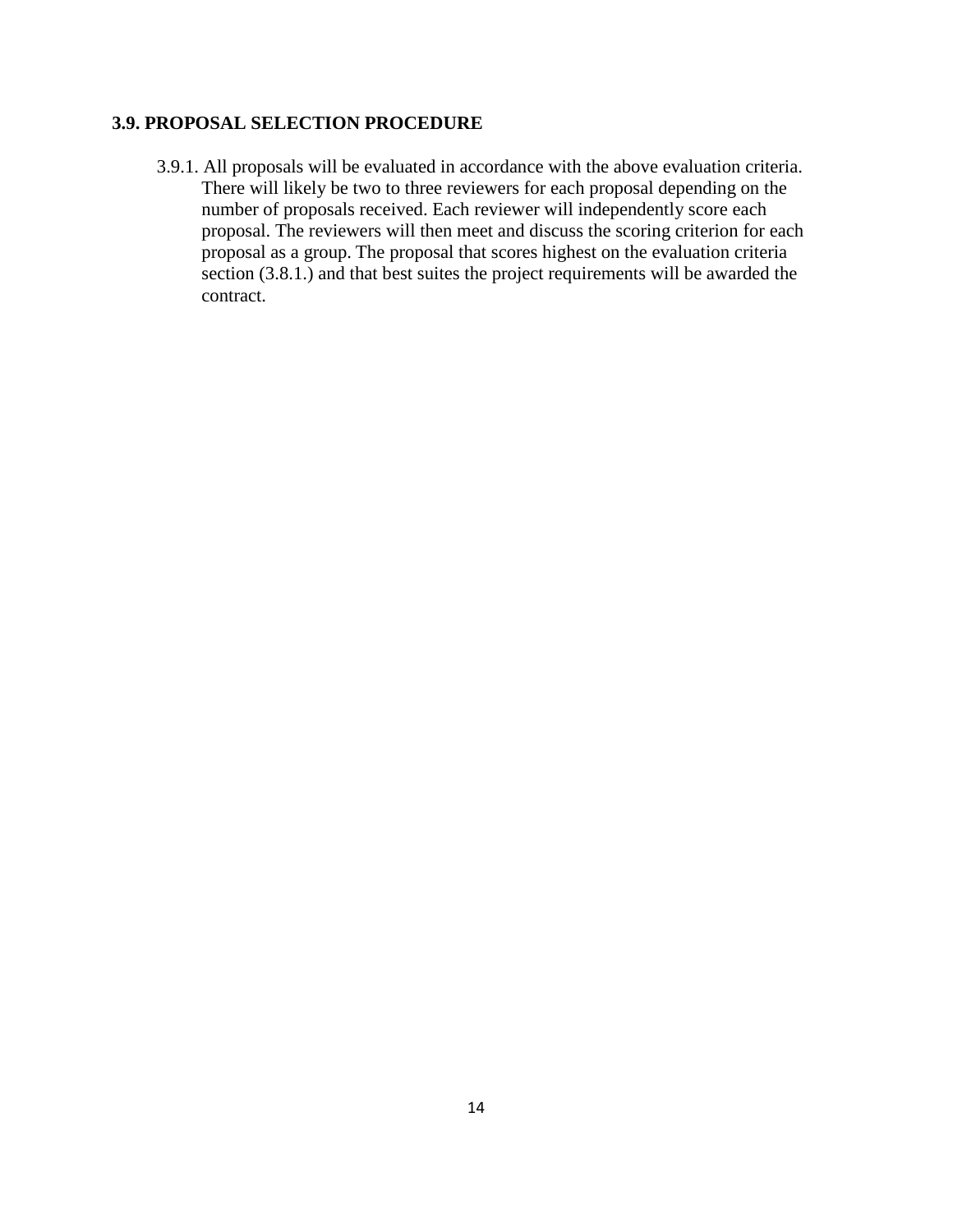- Page intentionally left blank -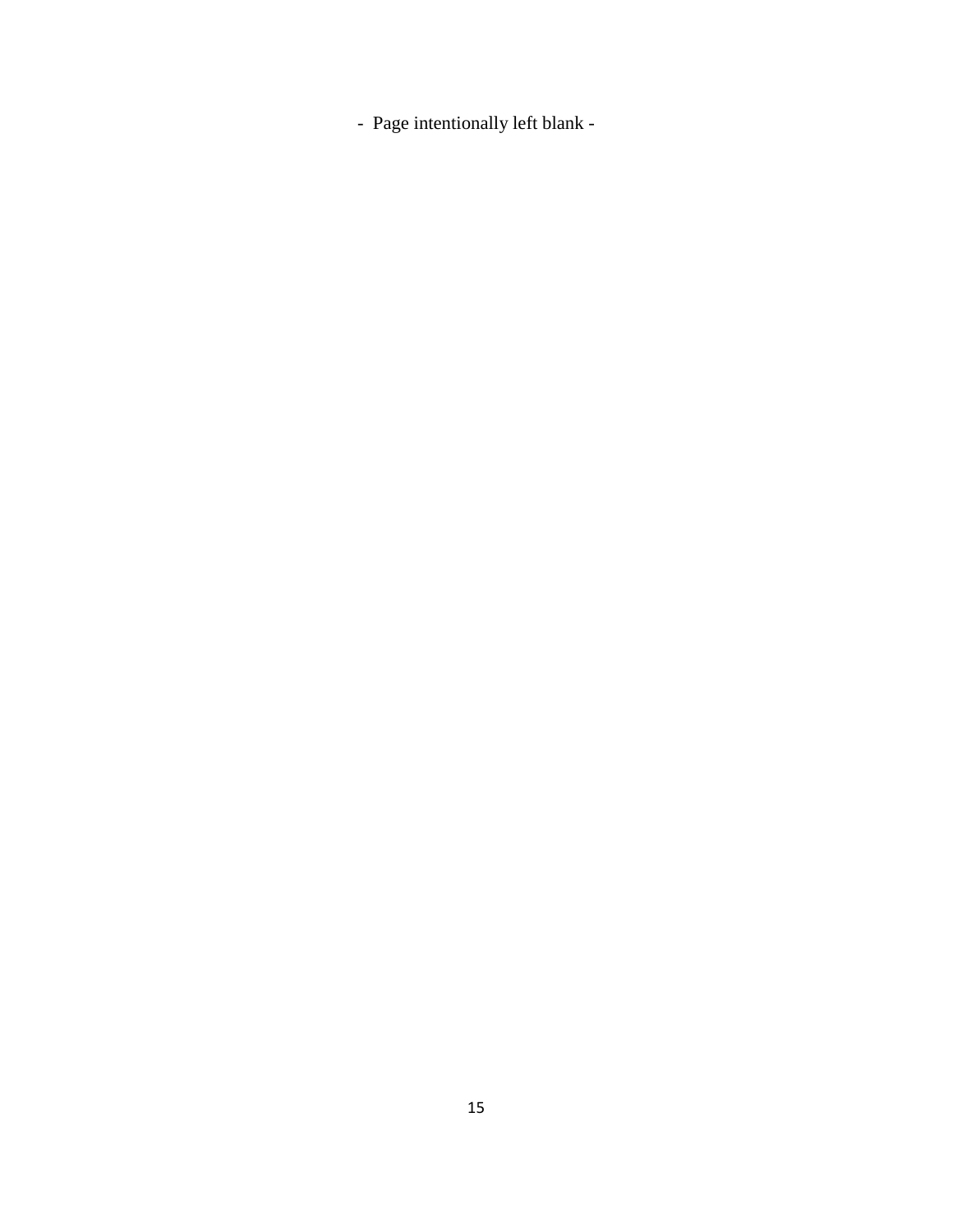## **Section 4: SUPPLIES OR SERVICES AND PRICE/COSTS**

Provide vessel, captain, crew, fuel, and all gear necessary to conduct the work described in sections 2-3 of the RFP titled "Vessel Needed for Towing an Underwater Sled Equipped with Imaging Sonar to Collect Images of Trawl – Seafloor Interactions". PSMFC will reimburse the contractor for all fuel costs and any moorage fees accrued during this project (receipts must be provided for reimbursement). The desired timeline to completed this work is between 01 September and 30 September 2021.

<span id="page-17-0"></span>

|                                                                                                           | Quantity of<br><b>Full Charter Days</b> | Daily Charter Rate | <b>Vessel Bid Amount</b> |
|-----------------------------------------------------------------------------------------------------------|-----------------------------------------|--------------------|--------------------------|
| <b>Sampling Days</b>                                                                                      | $\overline{2}$                          |                    | \$                       |
| <b>Mobilization Day</b>                                                                                   |                                         | $$1,000*$          | \$1,000                  |
| Demobilization Day                                                                                        |                                         | $$1,000*$          | \$1,000                  |
| <b>Optional Sampling Days</b><br>Additional sampling days continued<br>beyond the initial 2 days proposed |                                         | \$                 | $\mathcal{S}$            |
| Name of Vessel:                                                                                           |                                         |                    |                          |
| Authorized signature:                                                                                     |                                         |                    |                          |
| Printed Name:                                                                                             |                                         |                    |                          |

 $* =$  amount paid to the contractor by PSMFC for Mobilization and Demobilization days.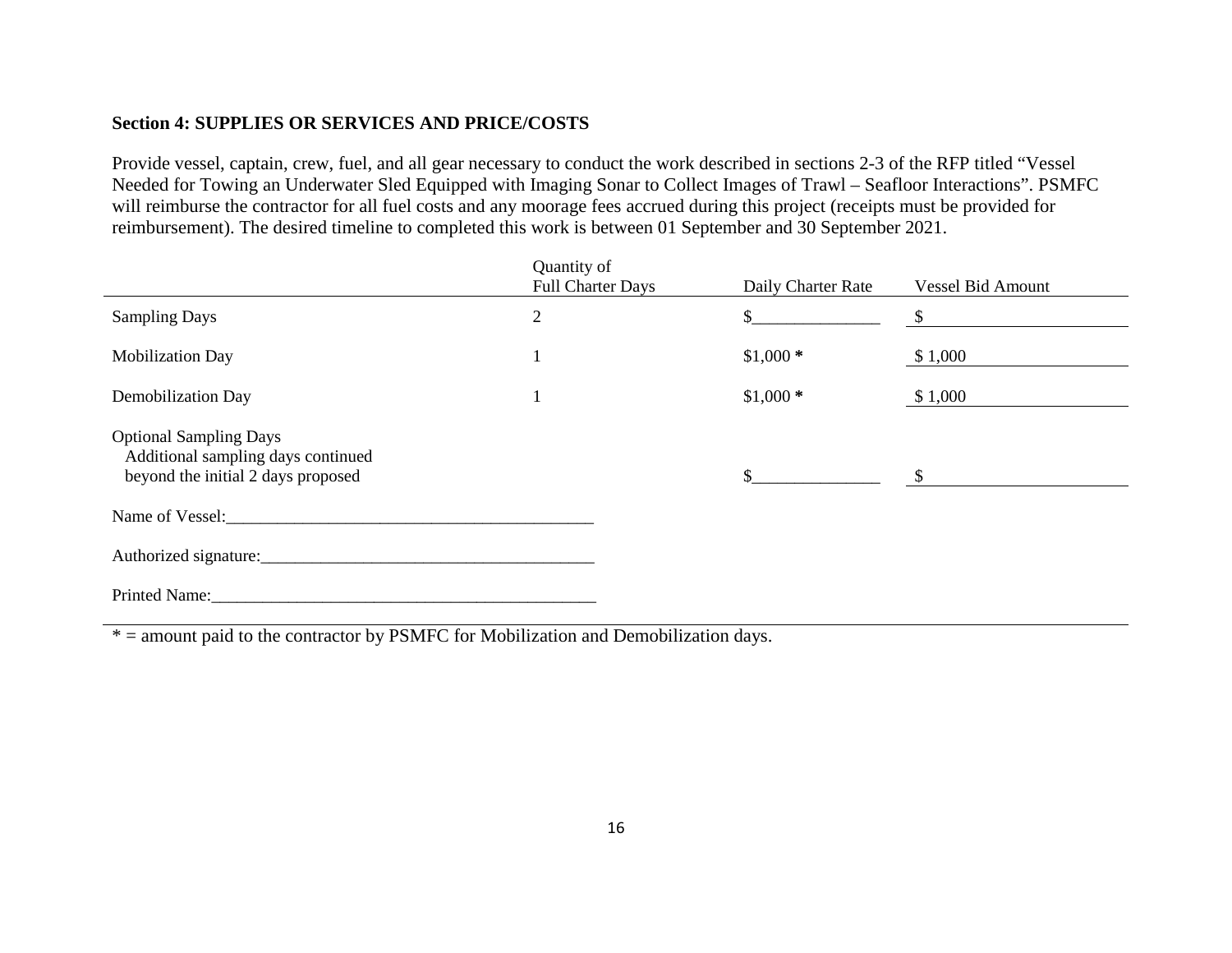# <span id="page-18-0"></span>**Section 5: ATTACHMENTS**

## <span id="page-18-1"></span>**5.1. BID PROPOSAL WORKSHEET: VESSEL CHARACTERISTICS**

## **1. GENERAL VESSEL CHARACTERISTICS**

| Owner Name                                                                                                                                                                                                                     | Registration                                                                                                                                                                                                                                                                                                                                                                 |              |  |
|--------------------------------------------------------------------------------------------------------------------------------------------------------------------------------------------------------------------------------|------------------------------------------------------------------------------------------------------------------------------------------------------------------------------------------------------------------------------------------------------------------------------------------------------------------------------------------------------------------------------|--------------|--|
| Vessel Name                                                                                                                                                                                                                    | Phone<br>$\begin{picture}(20,10) \put(0,0){\vector(1,0){100}} \put(15,0){\vector(1,0){100}} \put(15,0){\vector(1,0){100}} \put(15,0){\vector(1,0){100}} \put(15,0){\vector(1,0){100}} \put(15,0){\vector(1,0){100}} \put(15,0){\vector(1,0){100}} \put(15,0){\vector(1,0){100}} \put(15,0){\vector(1,0){100}} \put(15,0){\vector(1,0){100}} \put(15,0){\vector(1,0){100}} \$ |              |  |
| Address and the contract of the contract of the contract of the contract of the contract of the contract of the contract of the contract of the contract of the contract of the contract of the contract of the contract of th |                                                                                                                                                                                                                                                                                                                                                                              |              |  |
|                                                                                                                                                                                                                                |                                                                                                                                                                                                                                                                                                                                                                              |              |  |
|                                                                                                                                                                                                                                |                                                                                                                                                                                                                                                                                                                                                                              |              |  |
| Equipped for bottom towing up to depths of _______________ fathoms                                                                                                                                                             |                                                                                                                                                                                                                                                                                                                                                                              |              |  |
| Can your vessel tow the sled (described in section 2.4) at a speed of $\sim$ 1 ¼ knots at bottom depths<br>of 150 fathoms? Yes / No                                                                                            |                                                                                                                                                                                                                                                                                                                                                                              |              |  |
| <b>Main Engines:</b>                                                                                                                                                                                                           |                                                                                                                                                                                                                                                                                                                                                                              |              |  |
|                                                                                                                                                                                                                                |                                                                                                                                                                                                                                                                                                                                                                              | Total HP____ |  |
| <b>Auxiliary Engines:</b>                                                                                                                                                                                                      |                                                                                                                                                                                                                                                                                                                                                                              |              |  |
|                                                                                                                                                                                                                                |                                                                                                                                                                                                                                                                                                                                                                              |              |  |
|                                                                                                                                                                                                                                |                                                                                                                                                                                                                                                                                                                                                                              |              |  |

## **Wheelhouse Electronics, Space, and Layout**

Is there available electrical power supply (110 V.A.C.) in the wheelhouse? Yes / No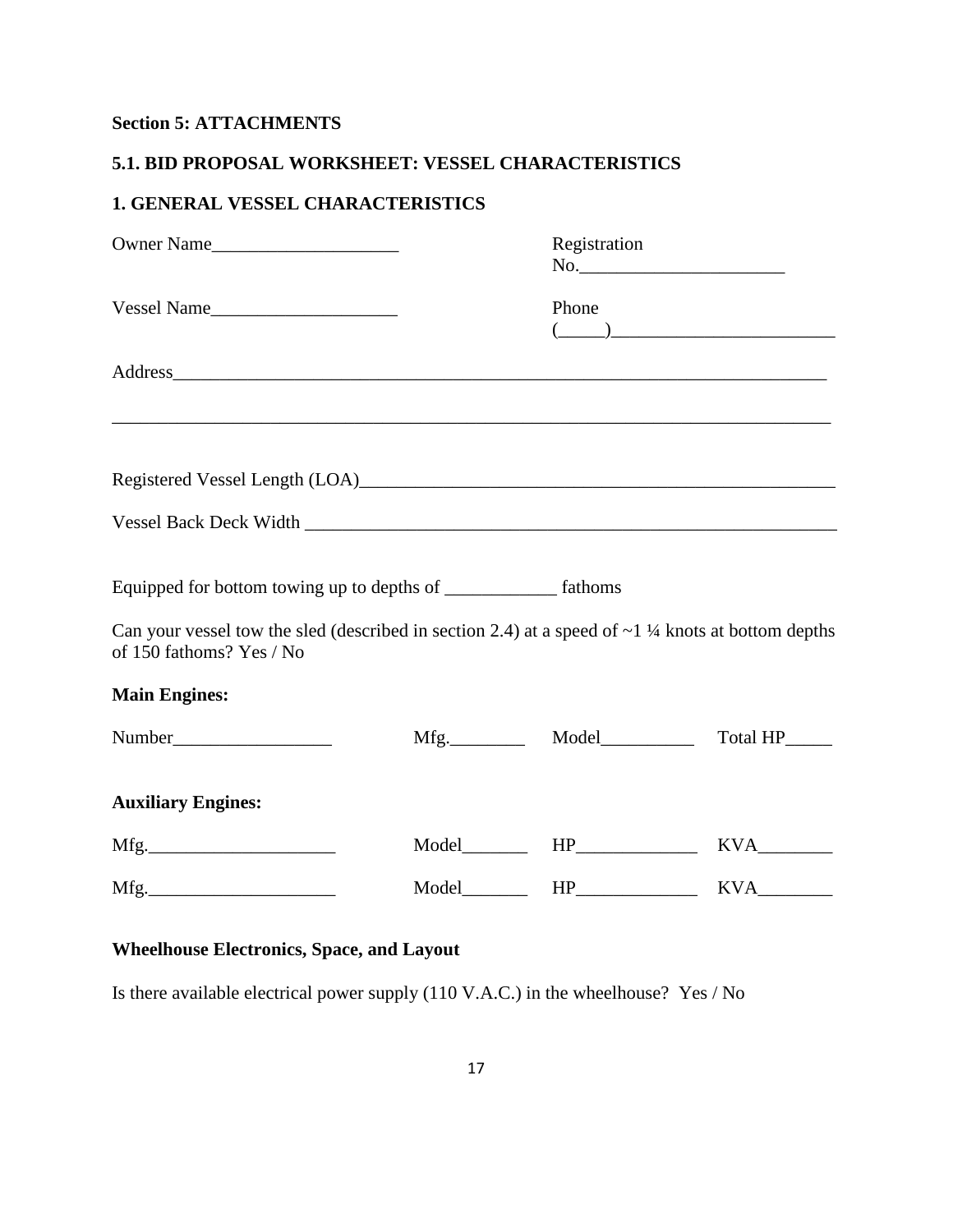Is there available space within the vessel for the scientific crew to store and use their laptop computers, and charging the sampling equipment? Yes / No

## **Available Deck Space and lighting**

| Appropriate clear working deck area available ______________________ square feet.    |  |
|--------------------------------------------------------------------------------------|--|
|                                                                                      |  |
| Is lighting available from several angles on the deck? Yes / No                      |  |
|                                                                                      |  |
| <b>Communication and Navigational Electronic Equipment</b>                           |  |
| Cellular Telephone (if present on vessel)                                            |  |
|                                                                                      |  |
|                                                                                      |  |
| Satellite Telephone available: Yes / No                                              |  |
| Plotter: GPS / LORAN                                                                 |  |
|                                                                                      |  |
| Please note any other available communication and navigational electronic equipment. |  |
| <b>Living Quarters</b>                                                               |  |
|                                                                                      |  |
| Number of functional heads with a lock or latch__________________________________    |  |
|                                                                                      |  |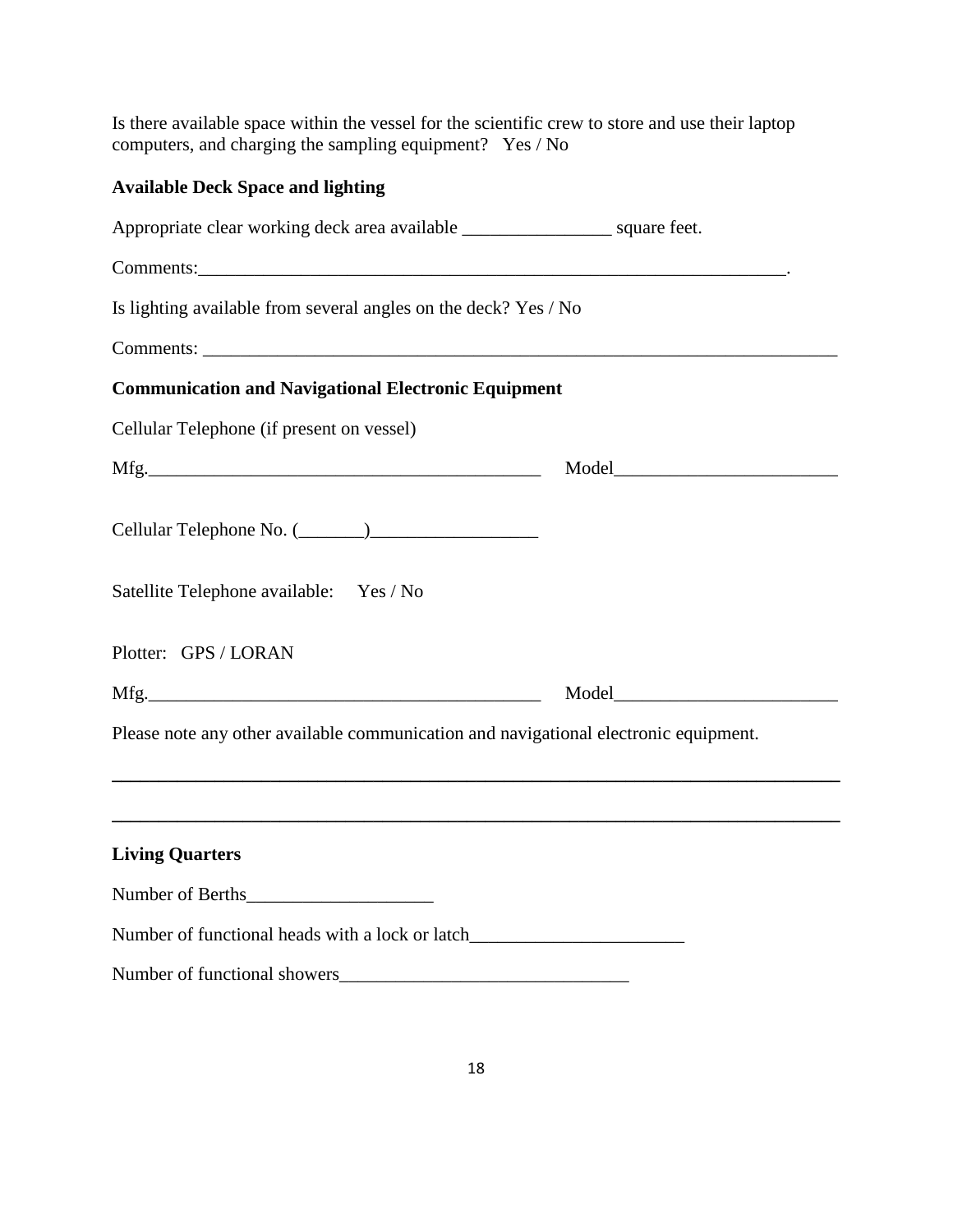Is there anything additional you would like us to know about your vessel? Use additional paper or the backside of this form if additional space is needed.

\_\_\_\_\_\_\_\_\_\_\_\_\_\_\_\_\_\_\_\_\_\_\_\_\_\_\_\_\_\_\_\_\_\_\_\_\_\_\_\_\_\_\_\_\_\_\_\_\_\_\_\_\_\_\_\_\_\_\_\_\_\_\_\_\_\_\_\_\_\_\_\_\_\_\_\_\_

\_\_\_\_\_\_\_\_\_\_\_\_\_\_\_\_\_\_\_\_\_\_\_\_\_\_\_\_\_\_\_\_\_\_\_\_\_\_\_\_\_\_\_\_\_\_\_\_\_\_\_\_\_\_\_\_\_\_\_\_\_\_\_\_\_\_\_\_\_\_\_\_\_\_\_\_\_\_

 $\overline{\phantom{a}}$  , and the set of the set of the set of the set of the set of the set of the set of the set of the set of the set of the set of the set of the set of the set of the set of the set of the set of the set of the s

## <span id="page-20-0"></span>**5.2. CAPTAIN/CREW MEMBERS FISHING EXPERIENCE**

| (One sheet each for Captain and each crew member) |                        |                  |                               |
|---------------------------------------------------|------------------------|------------------|-------------------------------|
|                                                   |                        |                  |                               |
|                                                   | Vessel Name            |                  |                               |
| Dates                                             | Target/Gear & Location | Responsibilities | <b>Specialized Experience</b> |
|                                                   |                        |                  |                               |
|                                                   |                        |                  |                               |
|                                                   |                        |                  |                               |
|                                                   |                        |                  |                               |
|                                                   |                        |                  |                               |
|                                                   |                        |                  |                               |
|                                                   |                        |                  |                               |

## <span id="page-20-1"></span>**5.3. SAFETY EQUIPMENT AND TRAINING**

Life Raft Capacity\_\_\_\_\_\_\_\_\_\_\_\_\_\_\_\_

EPIRB: No.\_\_\_\_\_\_\_\_\_\_\_\_\_\_\_\_\_\_\_\_\_ Class\_\_\_\_\_\_\_\_\_\_\_\_\_\_\_\_\_\_\_\_\_\_\_\_\_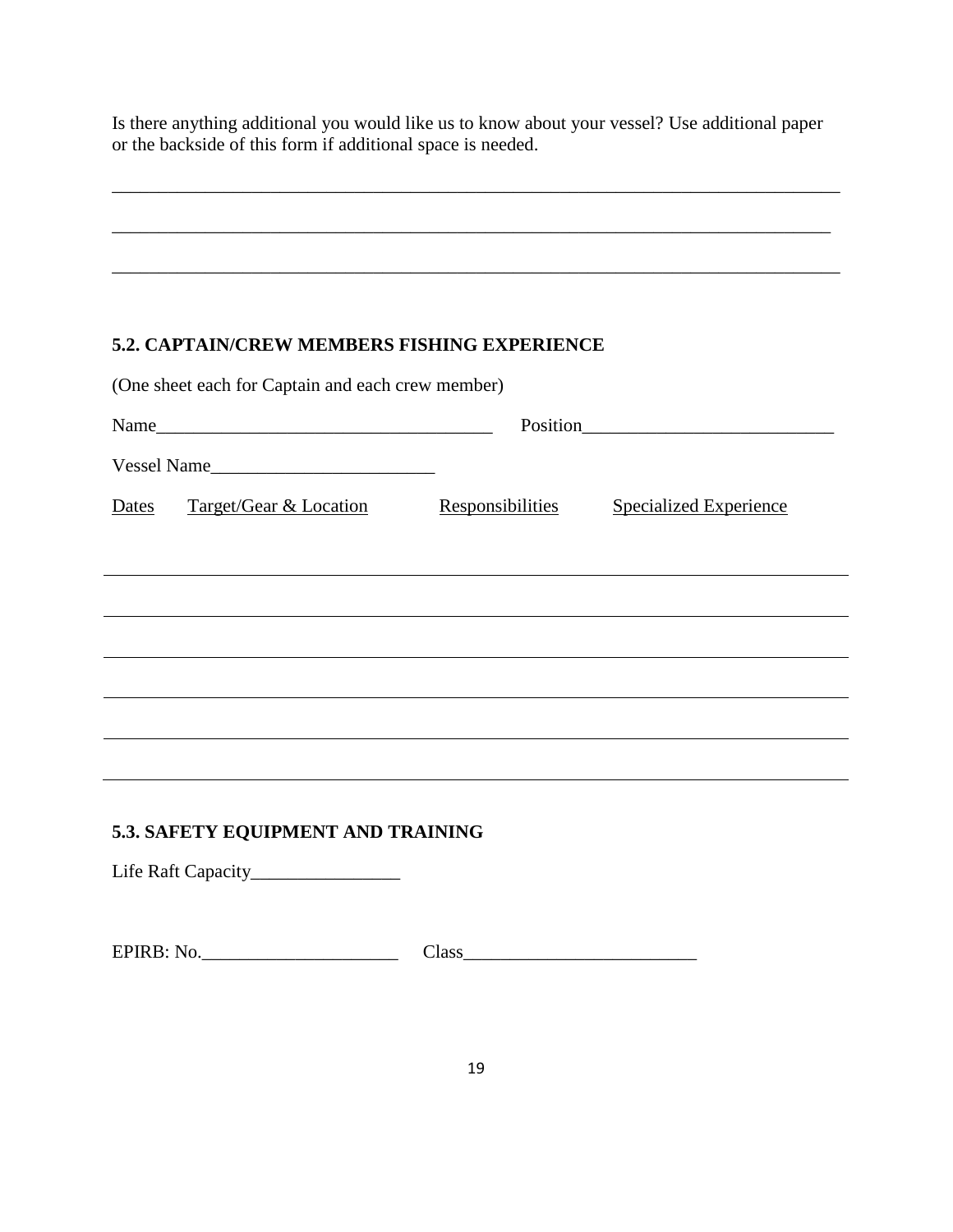EPIRB Battery Expiration\_\_\_\_\_\_\_\_\_\_\_\_\_\_\_\_\_\_\_\_\_\_\_\_\_\_\_\_\_\_\_\_\_\_\_\_\_\_\_\_\_\_\_

USCG Certification of Inspection Expiration Date\_\_\_\_\_\_\_\_\_\_\_\_\_\_\_\_\_\_\_\_\_\_\_\_\_\_\_\_\_\_\_\_

Have all crew members had formal survival and firefighting training? Yes / No

Comments:

Have all crew members had a certified first aid and Emergency Medical Training (EMT) course?

Yes / No

Comments:

## <span id="page-21-0"></span>**5.4. VESSEL AVAILABILITY**

The desired timeline to completed this work is during September 2021, however, depending on vessel availability the timeline to conduct this work may be extended. Do you have any prior engagements during the desired timeline to complete this project that would potentially conflict with conducting this research (i.e. other charter work commitments, commercial fishing activities, boat yard work, vacations, etc.)?

\_\_\_\_\_\_\_\_\_\_\_\_\_\_\_\_\_\_\_\_\_\_\_\_\_\_\_\_\_\_\_\_\_\_\_\_\_\_\_\_\_\_\_\_\_\_\_\_\_\_\_\_\_\_\_\_\_\_\_\_\_\_\_\_\_\_\_\_\_\_\_\_\_\_\_\_\_\_

\_\_\_\_\_\_\_\_\_\_\_\_\_\_\_\_\_\_\_\_\_\_\_\_\_\_\_\_\_\_\_\_\_\_\_\_\_\_\_\_\_\_\_\_\_\_\_\_\_\_\_\_\_\_\_\_\_\_\_\_\_\_\_\_\_\_\_\_\_\_\_\_\_\_\_\_\_\_

\_\_\_\_\_\_\_\_\_\_\_\_\_\_\_\_\_\_\_\_\_\_\_\_\_\_\_\_\_\_\_\_\_\_\_\_\_\_\_\_\_\_\_\_\_\_\_\_\_\_\_\_\_\_\_\_\_\_\_\_\_\_\_\_\_\_\_\_\_\_\_\_\_\_\_\_\_\_

\_\_\_\_\_\_\_\_\_\_\_\_\_\_\_\_\_\_\_\_\_\_\_\_\_\_\_\_\_\_\_\_\_\_\_\_\_\_\_\_\_\_\_\_\_\_\_\_\_\_\_\_\_\_\_\_\_\_\_\_\_\_\_\_\_\_\_\_\_\_\_\_\_\_\_\_\_\_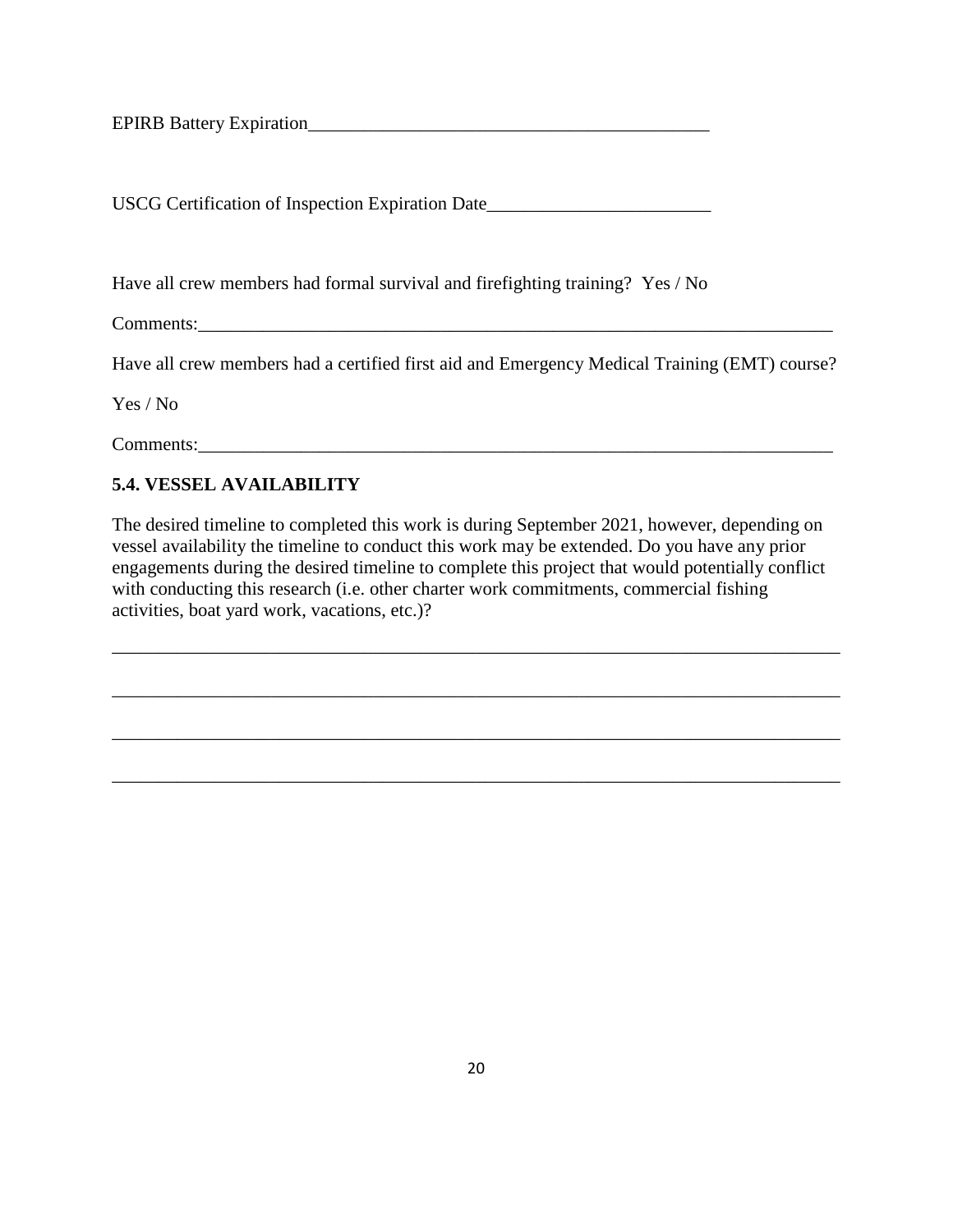## <span id="page-22-0"></span>**5.5. IDEMNITY AND INSURANCE**

### **IDEMNIFICATION**

Contractor agrees to indemnify PSMFC, its officers, agents, and employees, boards and commissions, against all loss, damage, expense and liability resulting from injury to or death of person, including, but not limited to, employees of PSMFC or Contractor, or injury to property, including, but not limited to, property of PSMFC, Contractor, and third parties, arising out of or in any way connected with the performance of this contract, however caused, regardless of any negligence of PSMFC, whether active or passive, excepting only such injury or death or property damage as may be caused by the sole negligence or willful misconduct of PSMFC.

\_\_\_\_\_\_\_\_\_\_\_\_\_\_\_\_\_\_\_\_\_\_\_\_Yes \_\_\_\_\_\_\_\_\_\_\_\_\_\_\_\_\_\_\_\_\_\_\_\_No

#### **INSURANCE COVERAGE**

- 1) Minimum Coverage. Please indicate if able to present evidence to show, as a minimum, the amounts of insurance coverage indicated below:
	- a. Protection and Indemnity in the amount of \$1,000,000

\_\_\_\_\_\_\_\_\_\_\_\_\_\_\_\_\_\_\_\_\_\_Yes \_\_\_\_\_\_\_\_\_\_\_\_\_\_\_\_\_\_\_\_\_\_No

b. Jones Act coverage for vessel crew in the amount of \$1,000,000

\_\_\_\_\_\_\_\_\_\_\_\_\_\_\_\_\_\_\_\_\_\_Yes  $\overline{N_0}$ 

c. Vessel Hull and Machinery Coverage

\_\_\_\_\_\_\_\_\_\_\_\_\_\_\_\_\_\_\_\_\_\_Yes  $\overline{\text{No}}$